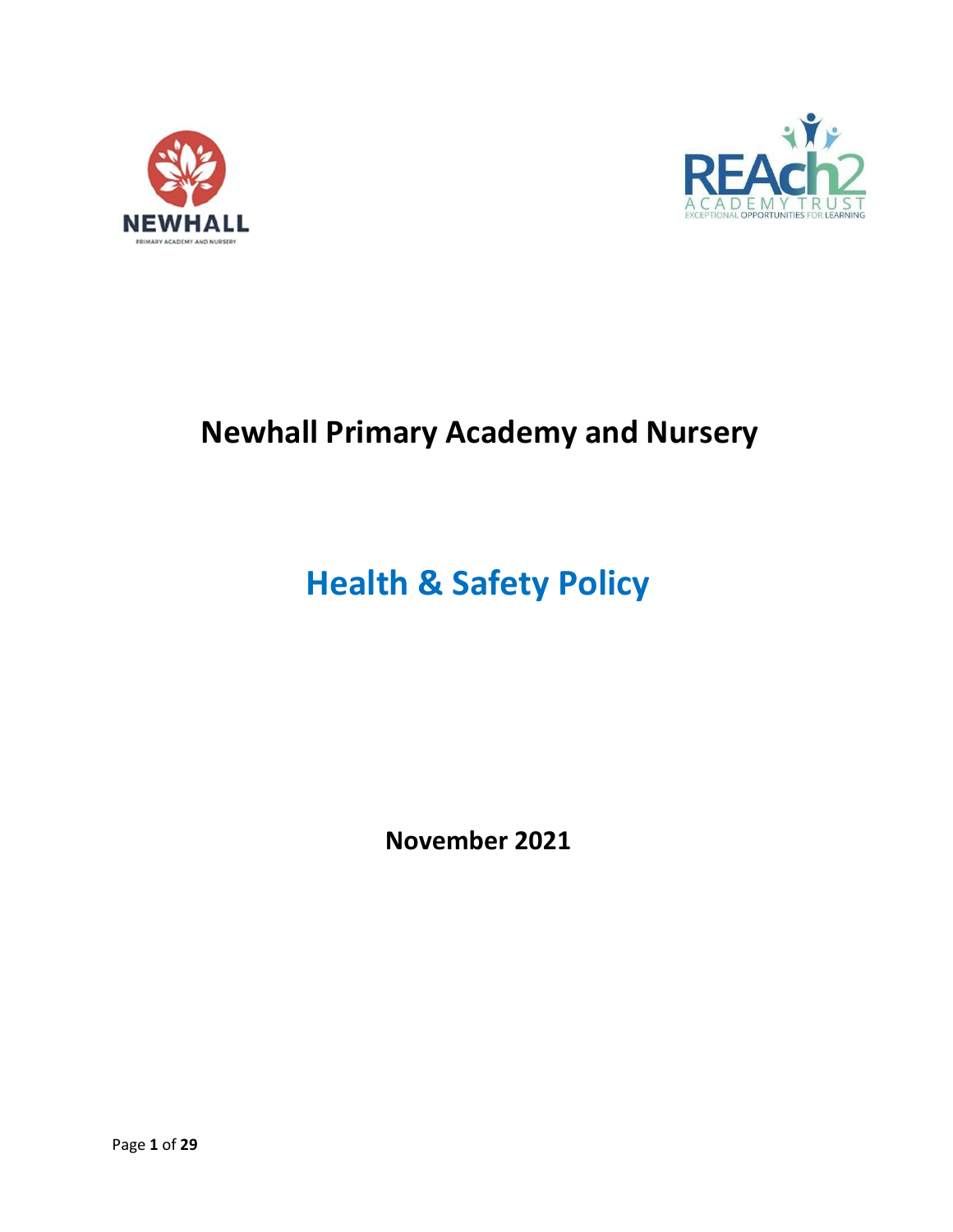| <b>Reference Number</b>                                                                                                                                                                                                                    | <b>Version</b>                                         |                                                                 | <b>Status</b>              | <b>Author(s)</b>       |                       |  |  |
|--------------------------------------------------------------------------------------------------------------------------------------------------------------------------------------------------------------------------------------------|--------------------------------------------------------|-----------------------------------------------------------------|----------------------------|------------------------|-----------------------|--|--|
| Newhall H+S<br>March2019                                                                                                                                                                                                                   |                                                        |                                                                 | Adopted                    |                        | Headteacher, D Gayler |  |  |
|                                                                                                                                                                                                                                            |                                                        |                                                                 |                            |                        |                       |  |  |
|                                                                                                                                                                                                                                            |                                                        |                                                                 |                            |                        |                       |  |  |
| <b>Amendments</b>                                                                                                                                                                                                                          |                                                        |                                                                 |                            | <b>Date</b>            | By whom               |  |  |
|                                                                                                                                                                                                                                            |                                                        |                                                                 |                            |                        |                       |  |  |
| Reviewed                                                                                                                                                                                                                                   |                                                        |                                                                 | 09.11.2019                 | Headteacher,<br>C Ward |                       |  |  |
| Reviewed                                                                                                                                                                                                                                   |                                                        |                                                                 |                            | 08.11.2021             | Headteacher,          |  |  |
|                                                                                                                                                                                                                                            |                                                        |                                                                 |                            |                        | C Ward                |  |  |
|                                                                                                                                                                                                                                            |                                                        |                                                                 |                            |                        |                       |  |  |
| <b>Intended Recipients</b>                                                                                                                                                                                                                 |                                                        | <b>Group/Persons Consulted:</b>                                 |                            |                        |                       |  |  |
| All School staff                                                                                                                                                                                                                           | REAch2 Head of Health, Safety & Wellbeing<br>$\bullet$ |                                                                 |                            |                        |                       |  |  |
| <b>Local Governing Body</b><br>Deputy Director of Education<br>$\bullet$<br>Parents and guardians                                                                                                                                          |                                                        |                                                                 |                            |                        |                       |  |  |
|                                                                                                                                                                                                                                            | Head Teacher / School Business Manager<br>$\bullet$    |                                                                 |                            |                        |                       |  |  |
|                                                                                                                                                                                                                                            | • Staff representatives                                |                                                                 |                            |                        |                       |  |  |
|                                                                                                                                                                                                                                            |                                                        | <b>Union Representatives</b><br>$\bullet$                       |                            |                        |                       |  |  |
|                                                                                                                                                                                                                                            |                                                        | • Governing body                                                |                            |                        |                       |  |  |
| <b>Monitoring</b><br><b>Arrangements</b>                                                                                                                                                                                                   |                                                        | Annually by Local Governing Body                                |                            |                        |                       |  |  |
| and Indicators:                                                                                                                                                                                                                            |                                                        |                                                                 |                            |                        |                       |  |  |
| <b>Training/Resource</b>                                                                                                                                                                                                                   |                                                        | <b>Refer to Training Matrix</b>                                 |                            |                        |                       |  |  |
| <b>Implications:</b>                                                                                                                                                                                                                       |                                                        |                                                                 |                            |                        |                       |  |  |
| <b>REAch2 Touchstone</b>                                                                                                                                                                                                                   |                                                        | Leadership, integrity and responsibility                        |                            |                        |                       |  |  |
| <b>REAch2 KPI</b>                                                                                                                                                                                                                          |                                                        | KPI 4: Wellbeing of staff and children is effectively supported |                            |                        |                       |  |  |
| <b>Approving Body</b>                                                                                                                                                                                                                      |                                                        | <b>Local Governing Body</b>                                     |                            |                        |                       |  |  |
| <b>Date Approved</b>                                                                                                                                                                                                                       |                                                        | November 2021                                                   |                            |                        |                       |  |  |
| <b>Review date</b>                                                                                                                                                                                                                         |                                                        | Autumn 2022                                                     |                            |                        |                       |  |  |
| <b>Policy Location</b>                                                                                                                                                                                                                     |                                                        |                                                                 | School web site / Intranet |                        |                       |  |  |
| <b>Summary</b>                                                                                                                                                                                                                             |                                                        |                                                                 |                            |                        |                       |  |  |
| This policy supplements the REAch2 Health & Safety Policy, establishing the local school<br>arrangements and responsibilities for managing safety. All staff are to be familiar with this policy and<br>the arrangements contained within. |                                                        |                                                                 |                            |                        |                       |  |  |
| <b>Reference Documents</b>                                                                                                                                                                                                                 |                                                        |                                                                 | • Risk Assessment Policy   |                        |                       |  |  |
|                                                                                                                                                                                                                                            |                                                        | <b>Safeguarding Policy</b><br>$\bullet$                         |                            |                        |                       |  |  |
|                                                                                                                                                                                                                                            | $\bullet$                                              | <b>Asbestos Management Policy</b>                               |                            |                        |                       |  |  |
|                                                                                                                                                                                                                                            |                                                        | <b>Training Matrix</b>                                          |                            |                        |                       |  |  |
|                                                                                                                                                                                                                                            |                                                        |                                                                 |                            |                        |                       |  |  |
|                                                                                                                                                                                                                                            |                                                        |                                                                 |                            |                        |                       |  |  |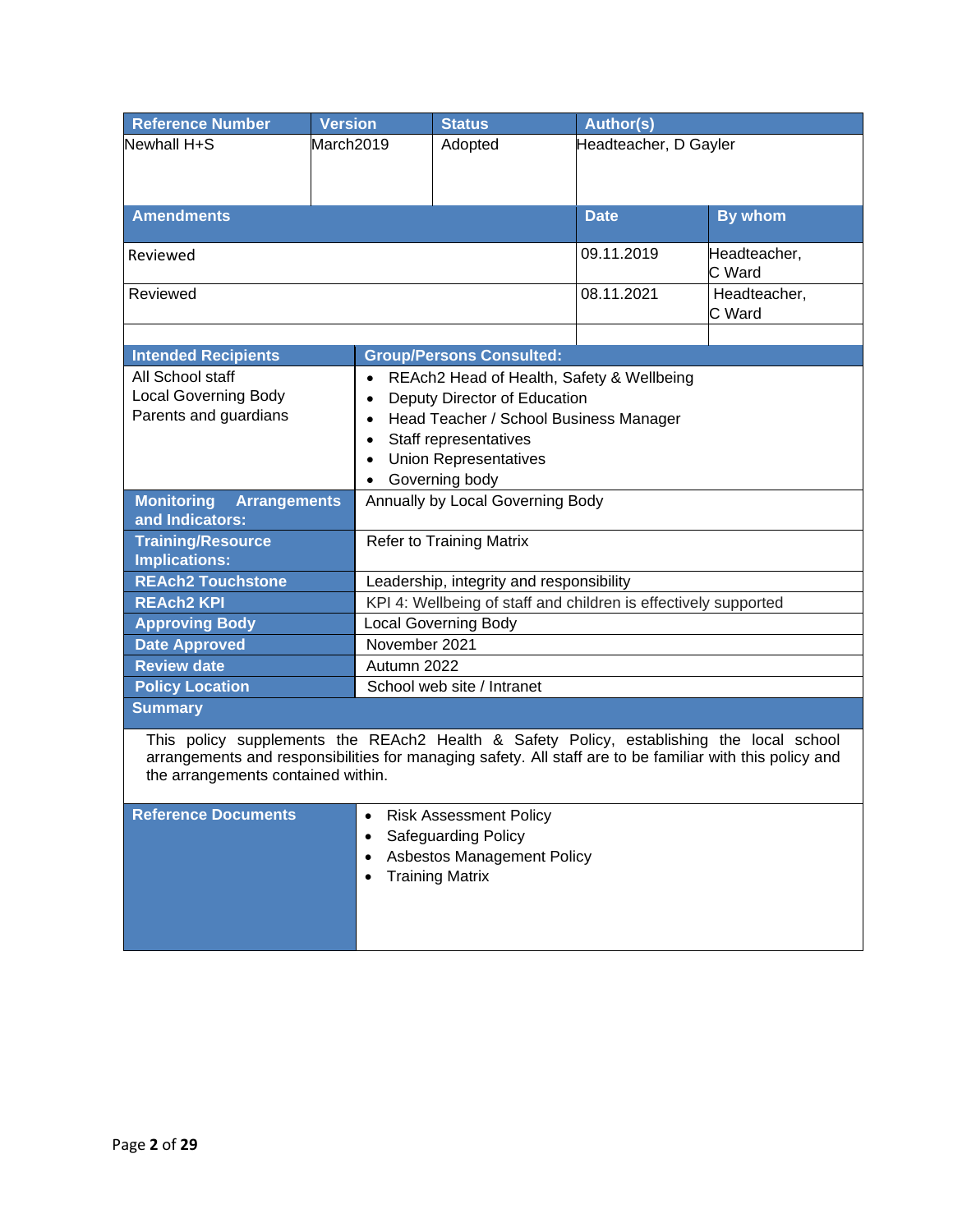## Contents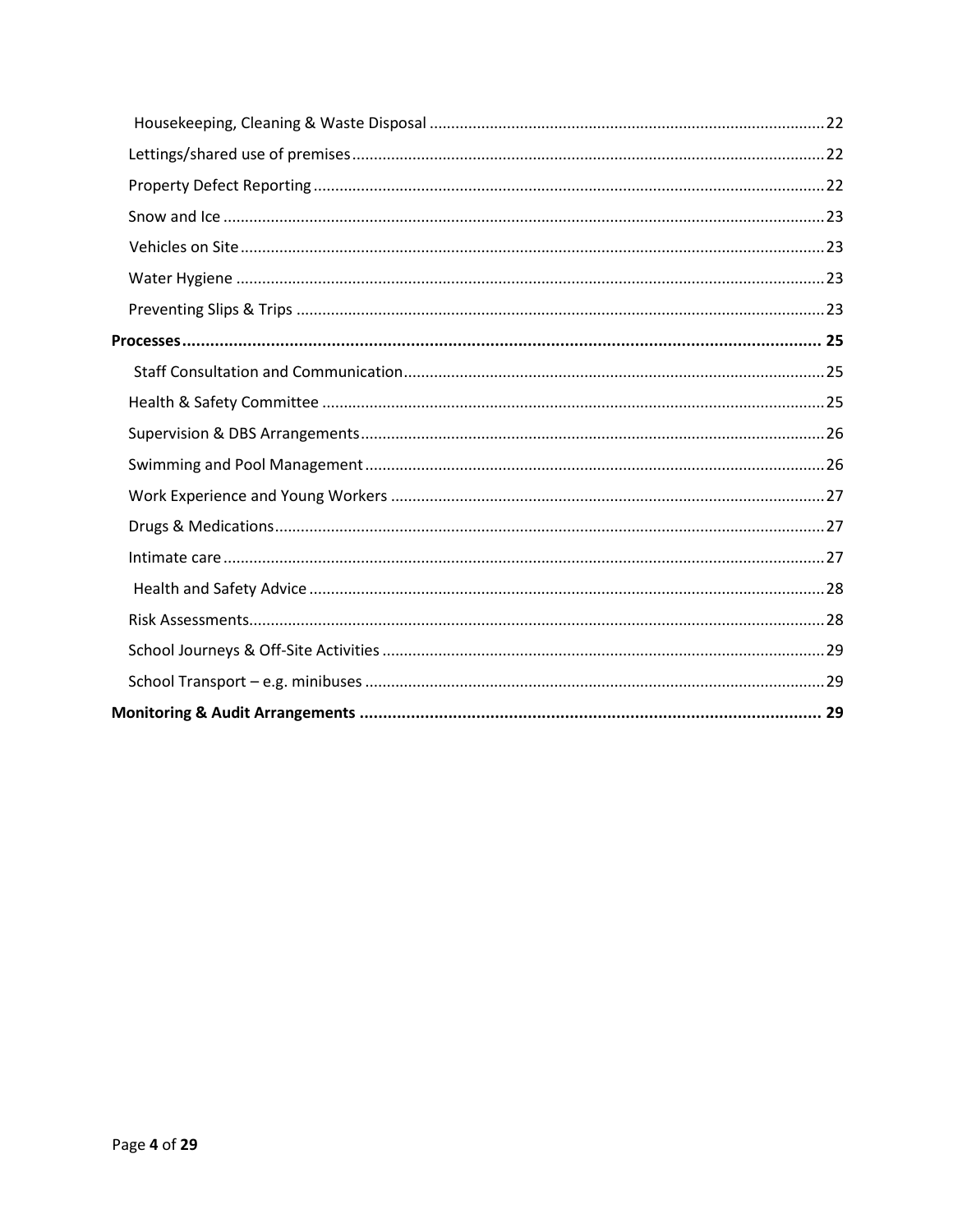### <span id="page-4-0"></span>**Foreword**

The safety of our staff is our priority. We will endeavour to undertake our work, teaching and activities with all due regard for the risk they present, and will ensure that we are committed to the highest levels of safety management. It is my expectation that all staff will read and enshrine the principals set out in this policy in their everyday life at the school.

Staff are encouraged to challenge poor safety behaviours and to make us immediately aware of any issue or deficiency that may potentially harm someone, regardless of how trivial it may seem.





Charmaine Ward **Richard Mawson** Headteacher Chair of Governors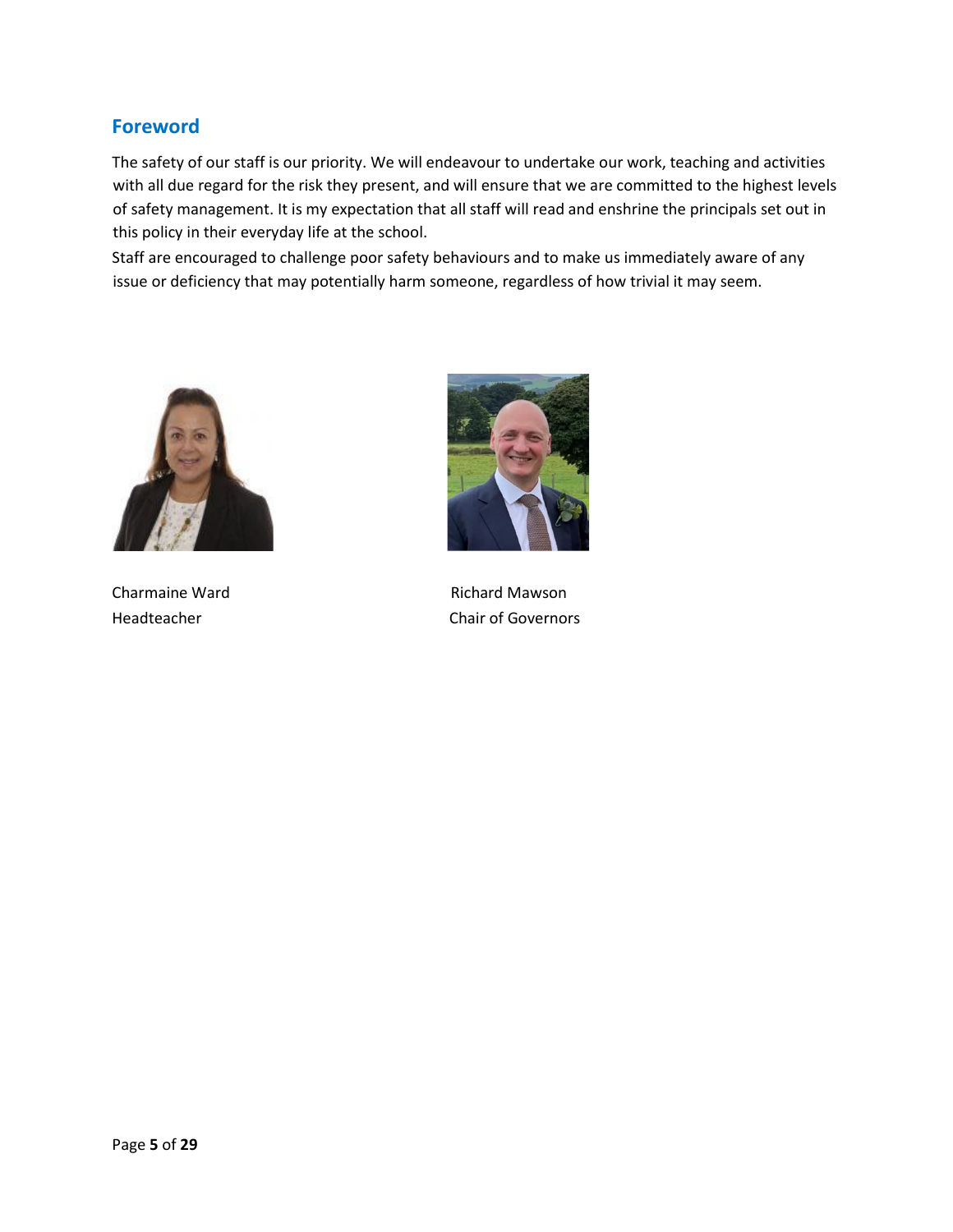## <span id="page-5-0"></span>**Statement of Intent**

This policy statement complements (and should be read in conjunction with) the REAch2 Health & Safety Policy, it records the school's local organisation and arrangements for implementing the health and safety arrangements of the academy.

The requirement to provide a safe and healthy working environment for all employees is acknowledged and the Governing Body and those in control of the school recognise and take responsibility for compliance with the statutory duties under the Health and Safety at Work etc Act 1974.

In compliance with the Health and Safety at Work etc. Act, this school's Governing Body will ensure so far as is reasonably practicable that:

- All places and premises where staff and pupils are required to work and engage in school activities are maintained in a condition which is safe and without risk to health. (This includes the health and safety of persons on school premises or taking part in school activities elsewhere.)
- All plant and equipment is safe to use and that arrangements exist for the safe use, handling and storage of articles and substances at work.
- Appropriate safe systems of work exist and are maintained.
- Sufficient information, instruction, training and supervision is available and provided to ensure that staff and pupils can avoid hazards and contribute in a positive manner towards their own health and safety and others.
- A healthy working environment is maintained including adequate welfare facilities.

In addition to the above the school will ensure so far as is reasonably practicable that the health and safety of non-employees is not adversely affected by its activities.

Employee involvement is an important part of managing safety, and consultation on health and safety with employees and employee representative's forms part of this policy.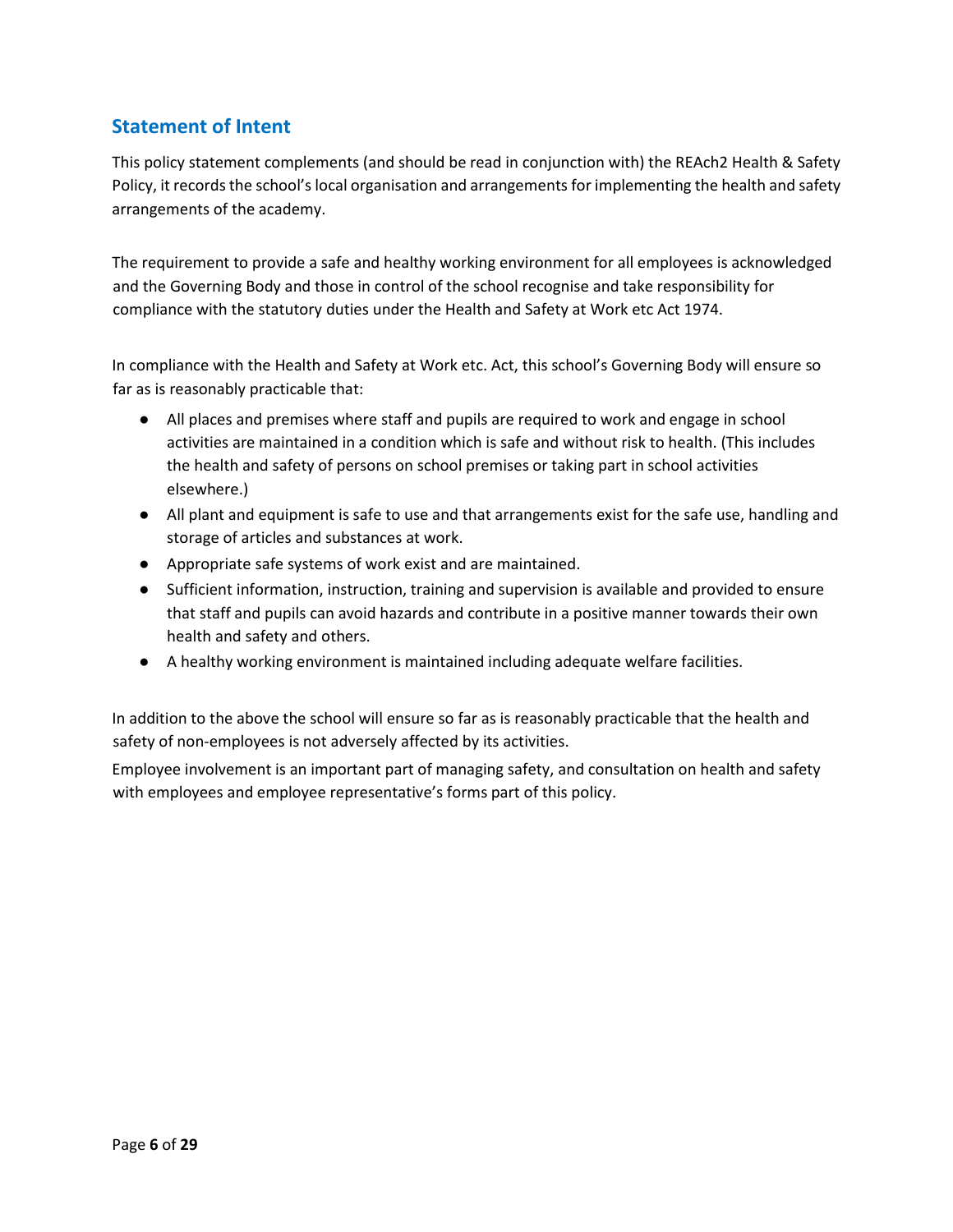## <span id="page-6-0"></span>**Responsibility**

#### <span id="page-6-1"></span>**Local Governing Body**

The Local Governing Body (LGB) will:

- Provide critical oversight of health and safety management arrangements at the school, providing assurance at Trust level on overall school safety performance.
- Ensure that appropriate safeguarding arrangements are in place, including risk of harm to pupils. Including the naming of a dedicated safeguarding lead for the school.
- Preserve, develop, promote and maintain the school's health and safety management system, in partnership with REAch2 Head of Health, Safety & Wellbeing.
- Ensure that health and safety matters are taken into account when organisational decisions are made.
- Receive information to allow the governing body to monitor the effectiveness of this policy and management arrangements
- Ensure that Health & Safety is maintained as a standing item of all Governing Body and school senior level meetings.

#### <span id="page-6-2"></span>**Headteacher**

The Headteacher is responsible for implementing this policy. They will:

- Ensure that the school has a structure in place to manage health and safety, including the delegation of key functions within this policy to suitable competent persons.
- Ensure that all safeguarding requirements are fulfilled for the school, including the delegation of a competent safeguarding lead.
- Provide feedback to the Trust on any issue, deficiency or shortcoming in local health and safety management arrangements.
- Ensure that plans for continuous improvement in health and safety management are developed and reviewed regularly.
- Ensure that all school activities are organised and have sufficient arrangements and resources.
- Provide reports to the governing body on a termly basis to allow the governing body to monitor the effectiveness of the health and safety policy and management arrangements.
- Prepare an emergency evacuation procedure and arrange for periodic practice evacuation drills (at least once a term) to take place and for the results of these to be recorded;
- Make arrangements to draw the attention of all staff employed at the school to its Health & Safety policy and procedures. This should take place during induction and upon any change of role.
- Ensure that all incidents are reported on the Trust's online incident system and that any critical or serious incident is notified immediately to the Trust.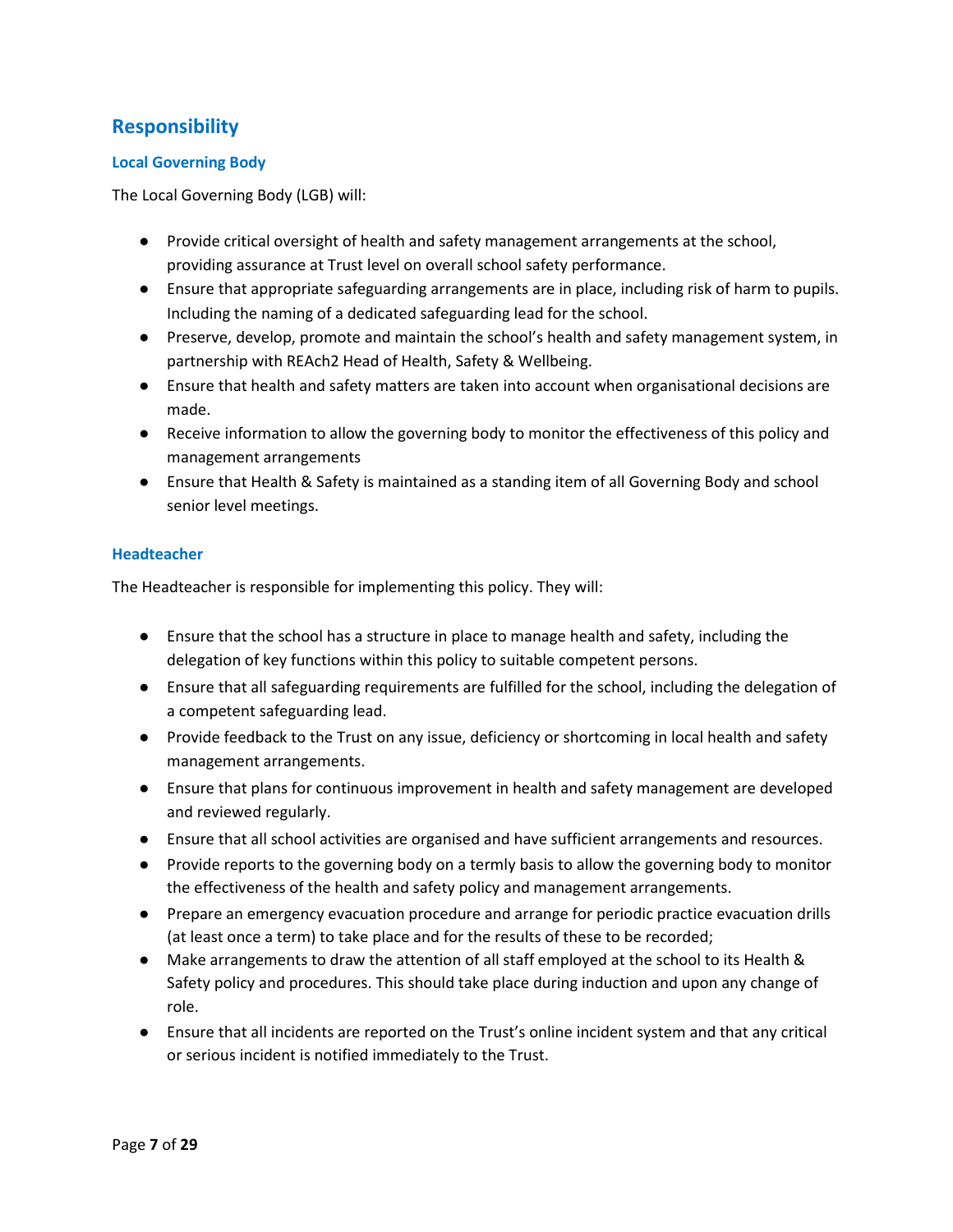- Ensure that regular safety inspections are undertaken, ensuring that the Trust's online risk management system is appropriately updated and monitored.
- Ensure that appropriate estates safety arrangements are in place, including the monitoring of school equipment and estate safety issues.
- Report to the governing body and REAch2 Estates Team any defect in the state of repair of the buildings or their surrounds which is identified as being unsafe and make such interim arrangements as are reasonable to limit the risk entailed.
- Ensure that suitable arrangements are in place for the monitoring of contractors on site, including arrangements for induction of contractors onto school grounds.
- Must assign responsibilities for Health and Safety within the staff team which include premises manager, health and safety coordinator, educational visits coordinator, first aiders, and site safety maintenance and where necessary appoint competent contractors to advise and ensure all key health and safety and maintenance responsibilities are met.
- Must ensure that those who have been assigned specific responsibilities in school for Health & Safety have been identified, this has been communicated, and adequate training or instruction has been given.
- Ensure that the Trust's Online Risk Assessment system is updated and that suitable and sufficient risk assessments have been conducted for relevant school activities, estates maintenance and curriculum activities.
- Consult with staff as necessary on matters of health and safety which may affect them at work and receive health and safety reports from Health and Safety Representatives, responding as necessary.

#### <span id="page-7-0"></span>**Premises Manager**

Their responsibilities are:

- To maintain an understanding of the Trust's health and safety policy arrangements, and an awareness of relevant premises-related health and safety legislation, issues and procedures and operating within these requirements;
- To control contractors working on the premises, and ensure that hazard information has been exchanged and suitable risk control measures implemented;
- Ensuring adequate security arrangements are maintained;
- Ensuring the general cleanliness of the premises and that adequate welfare facilities are provided;
- Arranging for regular inspection of the areas of the premises for which they are responsible to monitor that workplace health and safety standards are in effective working order and that a safe means of access and egress is maintained;
- Ensuring that adequate fire safety arrangements and emergency procedures are implemented and maintained;
- Ensuring that plant and equipment is adequately maintained;
- Arranging for the regular testing and maintenance of electrical equipment;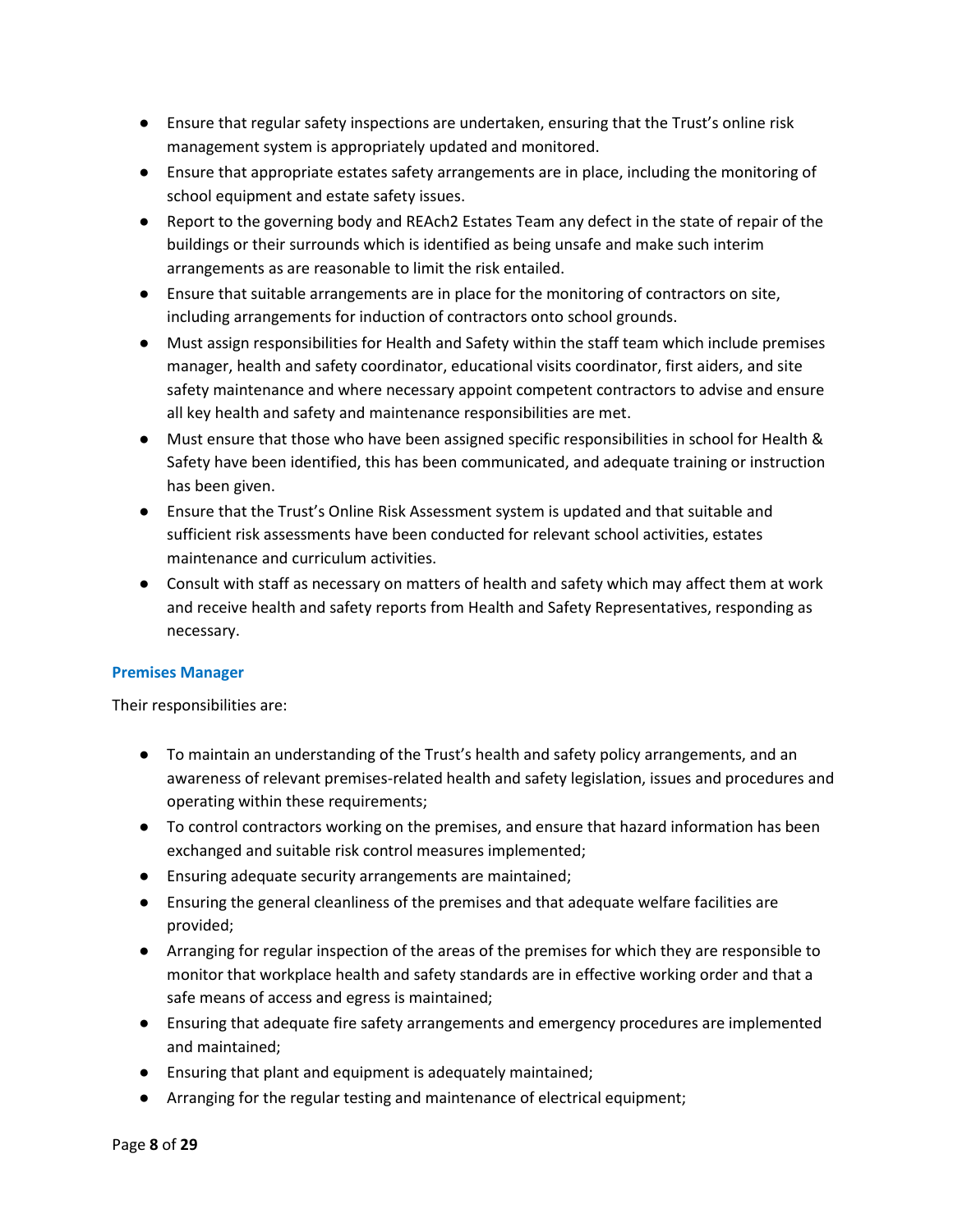- Maintaining records of plant and equipment maintenance;
- Ensuring that all estate-related hazards are adequately identified, assessed and suitable and sufficient control measures implemented and monitored;
- Undertaking thorough investigation of all premises-related accidents/incidents;
- Ensuring the adequate provision of health and safety notices and warning signs are prominently displayed and comply with the Health and Safety (Safety Signs and Signals) Regulations.

#### <span id="page-8-0"></span>**All School Staff**

Staff must be aware that they are obliged to take care of their own safety and health whilst at work along with that of others who may be affected by their actions. All employees, volunteers and helpers are advised to:

- Ensure that all safety guidance and training provided is followed;
- Attend and undertake necessary training provided by the Trust within the timeframe specified;
- Never act or do anything that may put yourself in danger or endanger others;
- Report immediately to any senior staff member any act, condition or process that you feel may, or has the potential to cause harm or loss;
- Never interfere with any safety provision, such as barriers, interlocks or signs;
- Report any dangerous act undertaken by a colleague, contractor or visitor immediately to a senior staff member of safety representative;
- Take responsibility for your visitors, ensuring that they are provided necessary safety information, as well as relevant safeguarding information.

#### <span id="page-8-1"></span>**Pupils & Parents**

Pupils of the school are considered, under this policy and HSE guidance, as visitors. As such we will manage the school and our activities to account for their age and limited experience. However, it is our expectation that pupils and parents will:

- Observe all the safety rules of the school and in particular the instructions of the teaching staff in the event of an emergency;
- Use and not wilfully misuse, neglect or interfere with safety systems, barriers or anything provided to ensure the safety of others;
- Inform any member of staff of any situation which may affect their safety or the safety of others;
- Ensure that pupils are provided with suitable clothing for school, including provision of suitable sun (UV) protection;
- Report to the school any medical condition, injury or condition that may impact on their child's safety whilst at school, and to provide such information as is necessary for the school to assess the risk of its activities and tasks.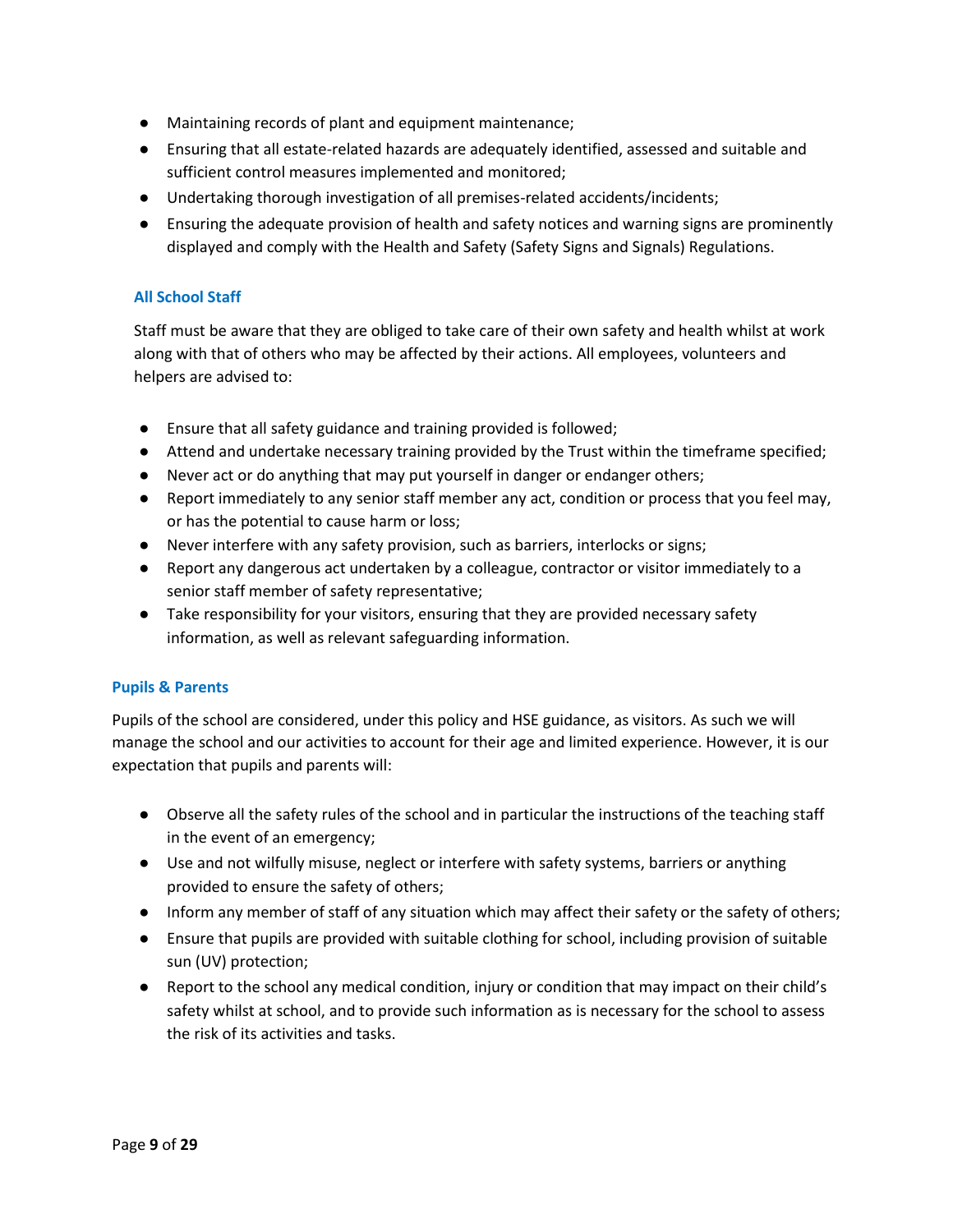#### <span id="page-9-0"></span>**Visitors and Contractors**

All visitors and contractors to the school are advised to:

- Observe all the safety rules of the school and in particular the instructions of the teaching staff in the event of an emergency;
- Use and not wilfully misuse, neglect or interfere with safety systems, barriers or anything provided to ensure the safety of others;
- Ensure that, where required, risk assessments and details of works are provided to the school and approved;
- Never to park in a way that may increase the risk to others, block an escape route or present a security risk;
- Observe the safeguarding rules and guidance when on site and report anything you believe to be inappropriate or in breach of the safeguarding principals to the school's dedicated safeguarding lead or reception staff;
- Always wear identify passes provided to you through the course of your visit.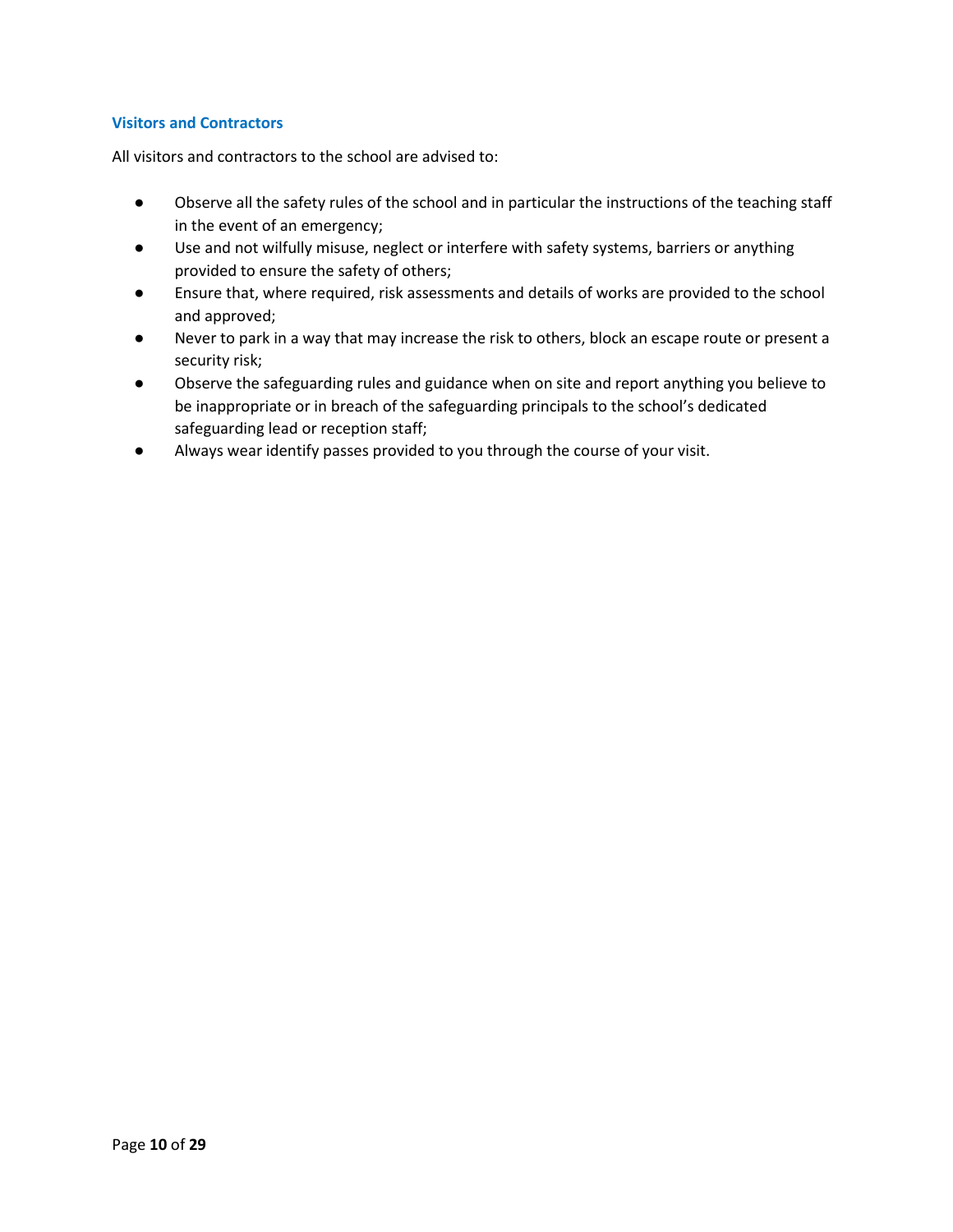### <span id="page-10-0"></span>**Arrangements**

The following procedures and arrangements have been established within the school to eliminate or reduce health and safety risks to an acceptable level and to comply with relevant legal requirements. Arrangements are categorised into People, Places and Processes.

**People:** Our arrangements to ensure the safety of our staff and their activities. **Places:** How we will ensure the safety of our school premises. **Processes:** Our procedures and polices put in place to ensure effective management of the school.

#### <span id="page-10-1"></span>**People**

#### <span id="page-10-2"></span>**Accident Reporting, Recording & Investigation**

If an accident occurs, it must be reported in detail to allow investigation and follow up. All incident, near miss, violence and aggression, including acts of bullying can be reported on the Trust's online risk management systems (Parago). All schools will as a minimum have one staff member trained to input data to the system. Details of who incidents can be reported to will be provided during staff induction and on display in the staff room and medical rooms.

It is the school's expectation that all incidents will be investigated, to ensure that the root causation is identified and appropriate action undertaken. For serious incidents, and for all RIDDOR reportable incidents, the Trust's Head of Health, Safety & Wellbeing will be notified and if required, an independent investigation undertaken. All staff are advised to provide the required support for any investigation.

The school will review all reported accidents termly to identify trends and issues, this will be supplemented by the Head of Health, Safety & Wellbeing who will undertake Trust-wide reviews, offering the school appropriate feedback on emerging trends and issues.

Staff must ensure that all accidents are reported immediately (within 4 hours) to their line manager or an appropriate member of senior management staff.

#### <span id="page-10-3"></span>**First Aid**

The school has assessed its first aid needs and staff have been trained in the provision of first aid / Emergency First Aid. A copy of the first aid needs risk assessment will be available from the Business Manager and will be reviewed annually and approved by the Governing Body.

Medical supplies are held in the medical room and in first aid boxes in classrooms. There are first aid bags for use in the playground and on educational visits. Classroom staff are responsible for replenishing their first aid boxes and bags from the medical room. A member of the Office Admin staff is responsible for checking boxes on a monthly basis and the office staff will order as required.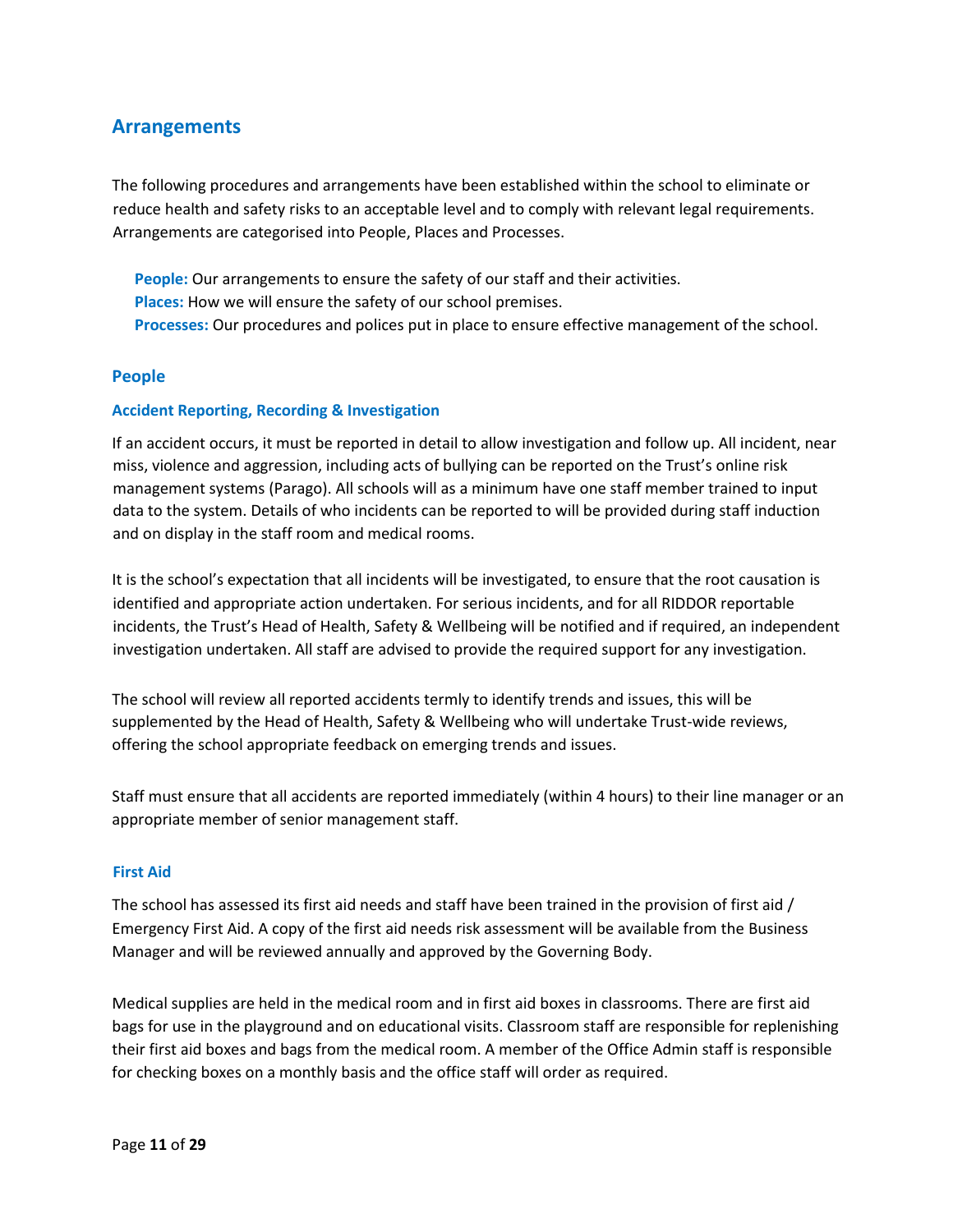If the emergency services are required, the first aider will contact the Headteacher or a member of the Senior Leadership Team who will advise the office to contact the emergency services. The Headteacher or an appropriate member of the Senior Leadership Team or teaching staff would act as loco parentis and accompany the child to hospital.

First Aid training is recorded in a central record and is updated regularly and monitored to ensure that refresher training is undertaken when required. A list of First Aiders is displayed in the main office, nursery office, staff room and medical room detailing the name and location of the first aiders.

#### <span id="page-11-0"></span>**Occupational Health Support**

An occupational Health referral can be made through REAch2 HR services.

#### <span id="page-11-1"></span>**Working at Height**

- Staff are prohibited from standing on chairs, tables etc. to carry out work on displays etc. The Site Manager has steps and access equipment which are regularly inspected and can provide assistance where needed.
- Any staff member required to use access equipment must have appropriate training in the use and maintenance of this equipment by a competent provider. To support staff e-Learning in safe work at height is available and will form the basis for any new staff induction.
- Where necessary external contractors will be used for high level cleaning and maintenance requirements.

#### <span id="page-11-2"></span>**Handling & Lifting**

It is probable that all staff will undertake some form of manual handing at work, to varying degrees. The school will:

- Provide Manual Handing e-Learning training to all school staff.
- Where any significant handling task is identified steps will be taken to avoid, assess and reduce the load concerned, taking into account individual capabilities and skills. The need for manual handling training of inanimate objects and for people moving will be identified and provided as it emerges.
- Ensure that risk assessments are undertaken for manual handling tasks conducted by staff.
- Require suppliers to deliver to point of use where possible.
- Provide a passenger lift and trolleys to aid the movement of equipment, stationery through the school.
- Staff are requested to notify their line manager of any injury, illness or medication that may affect their ability to perform manual handling tasks.
- All staff must use equipment provided for manual handling tasks, including trolleys and supports.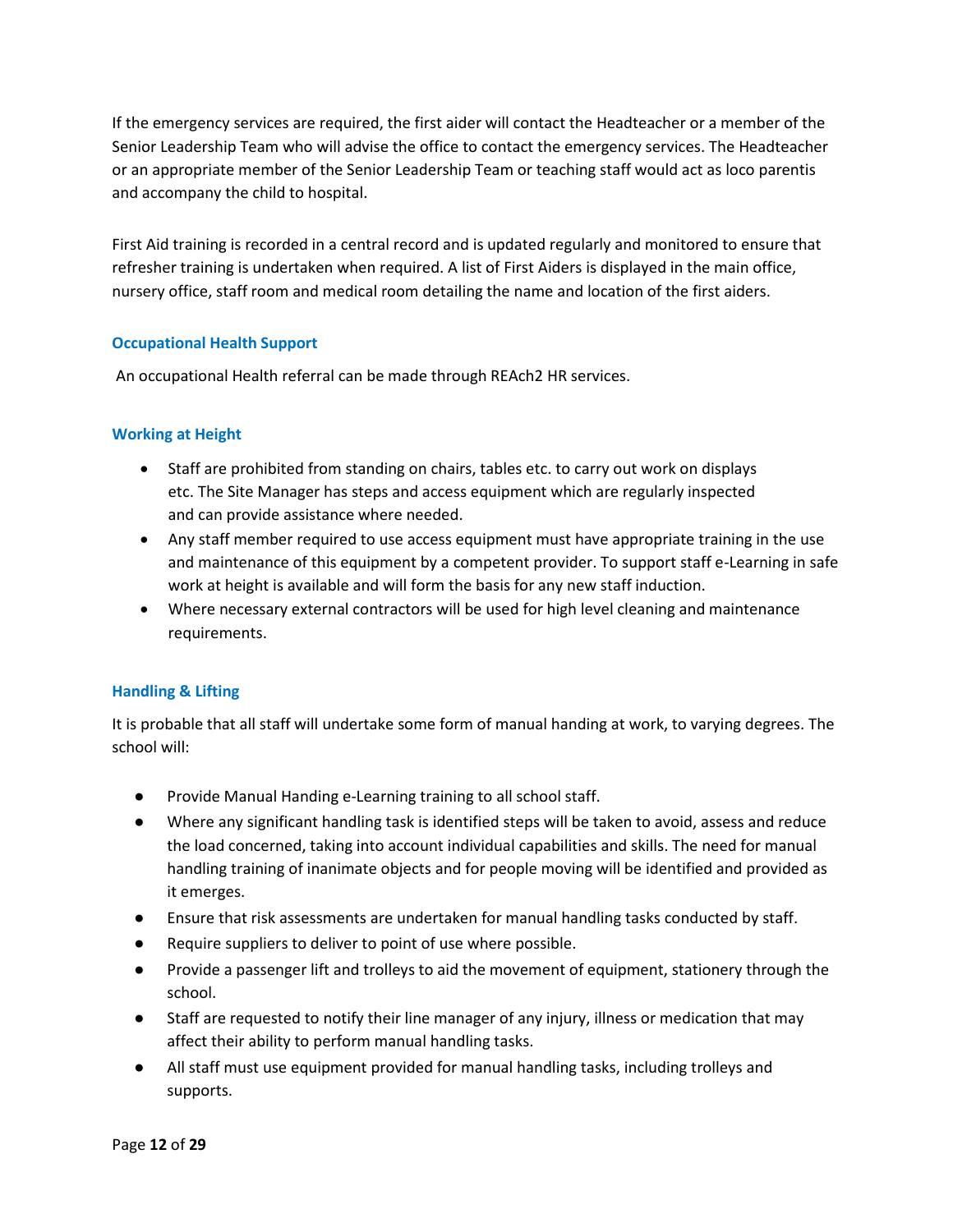● It is the school expectation that people lifting and handling will not be expected. Any staff who is required to undertake people handling as part of any care and support work will be provided specific training and support.

#### <span id="page-12-0"></span>**Jewellery & Clothing**

There is no specific legislation that governs the wearing of school uniforms and jewellery. The school will ensure it meets the guidance offered by *'School uniform guidance for governing bodies, school leaders, school staff and local authorities September 2013'*. The school will manage a dedicated policy on the management of school uniform, which will be agreed by the governing body and subject to annual review.

It is expected that where the wearing of jewellery may present a risk, such as during sports and PE activities, it will be removed.

The school cannot be liable for lost jewellery; staff and parents are reminded that they must ensure all valuable items are kept secure.

#### <span id="page-12-1"></span>**Lone Working**

A lone worker is an individual who spends some or all of their working hours working alone without direct supervision. This may occur during normal working hours at an isolated location within the normal workplace or when working outside normal business hours. Staff may also be considered to be lone workers if the nature of their work places them in isolation from others, either in or outside of core hours where the nature of the work may lead to injury.

- Core school hours are considered to be 7:00am 6:00pm
- No lone working will be permitted after 8pm.

No staff member should work alone outside of the core hours unless they have the permission of the Headteacher or a member of the SLT. Individuals must ensure that they have informed a responsible adult that they are working alone in the school and carry a mobile phone with them at all times.

All lone working activities will be risk assessed. Our risk assessments will cover all work currently undertaken alone (or proposed to be), where the risk may be increased by the work activity itself, or by the lack of on-hand support should something go wrong. Once all job roles involving lone working have been identified, the following factors will be considered:

- Risk of violence All jobs involving an element of lone working will be assessed for any risk of verbal threats, or violence. The priority will be those involving face-to-face dealings with members of the public and/or cash handling.
- Plant and equipment Plant and equipment used by lone workers will be assessed to ensure that it is suitable for use by one person.
- Work at height Working at height will NOT be undertaken when working alone.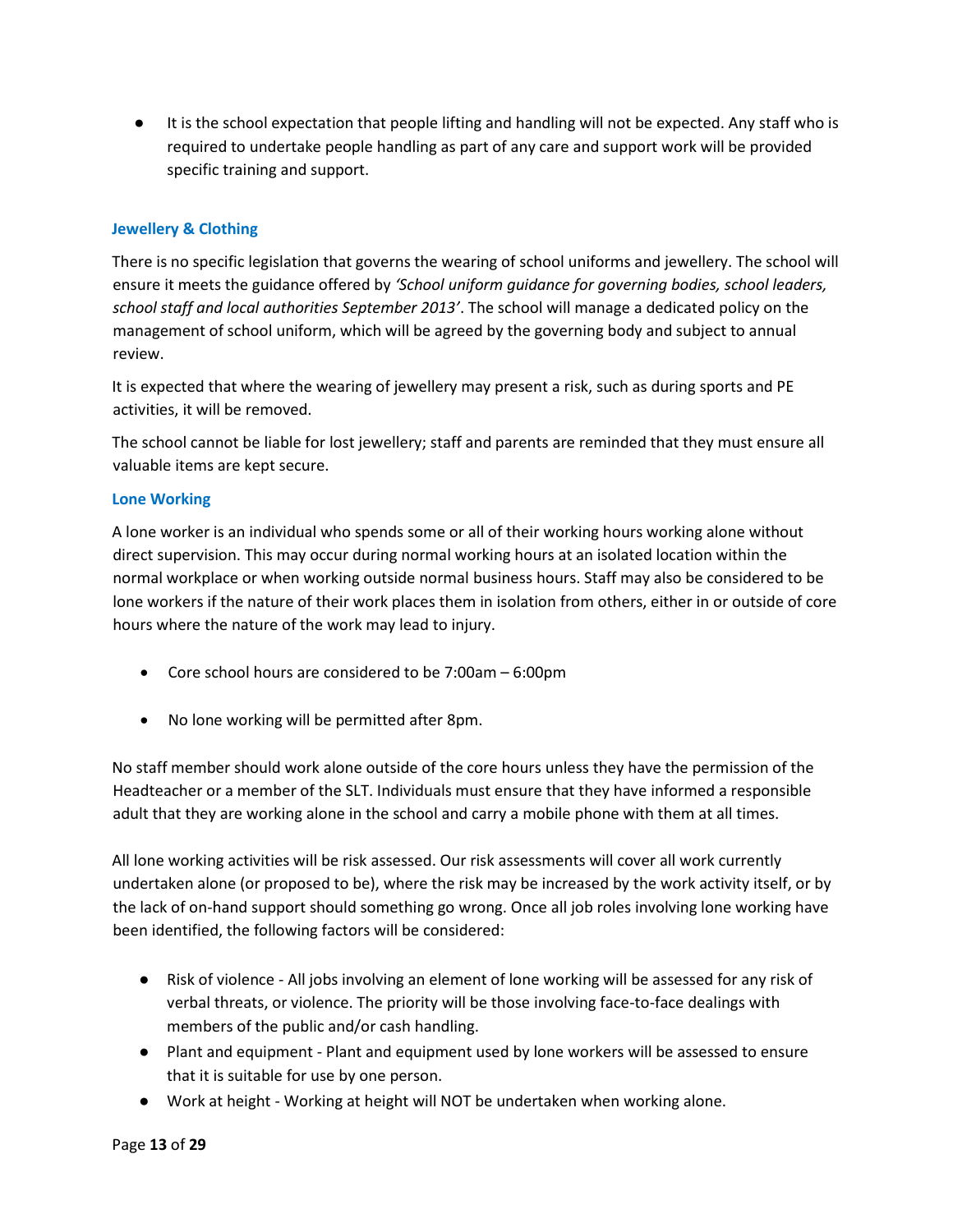- Chemicals Any existing, or planned use of chemicals will be considered with regards to their suitability for use by those working alone.
- Access and egress Some lone working may require access to locations that are difficult to access or exit. Assessments will consider whether these tasks are suitable to be carried out by one person.
- Staff must not arrange meetings with parents or members of the public when lone working. All meetings must be arranged during school occupancy times or when there is more than one informed member of staff on site for the duration of the meeting.
- Staff are required not to handle cash when lone working.
- Late meetings must finish promptly and not leave one member of staff alone on site.
- Staff must not approach, or let into the buildings, unauthorised persons when lone working.

#### **Personal Protective Equipment (PPE)**

The need for personal protective equipment will be identified by risk assessment for tasks and processes. Where the need is identified, for instance, for protective clothing, this will be provided free of charge by the employer. It is the responsibility of staff and helpers to ensure they wear and use all PPE as directed. Any defect, damage or other issue that renders the PPE not effective must be reported immediately to the line manager.

#### <span id="page-13-0"></span>**Smoking**

The school is a non-smoking site and will do its upmost to support staff to quit smoking. No smoking is allowed:

- On any part of the premises.
- In any school owned vehicle.
- In a personal vehicle whist transporting any staff for students.
- In any location where it poses any nuisance to others, such as near other premises.
- All smoking debris must be safety disposed of and not left on the floor.
- All external areas utilised by the school in the event of an emergency will be deemed as a workplace, as such no smoking is permitted around any students whilst outside of the school property.
- The Headteacher, on agreement, will support staff with time for smoking cessations sessions.

#### <span id="page-13-1"></span>**Stress and staff wellbeing**

- Schools are dynamic and changing environments, with fluctuating pressures. The school leadership team acknowledge that within the changing environment staff need support, and will ensure that pressures are reasonably managed.
- Staff are encouraged to identify and areas of concern that are affecting their mental or physical wellbeing at an early stage to allow for appropriate support to be planned.
- Individual risk assessments will be developed by line managers with staff who may become more vulnerable through pregnancy, disability or ill health including mental ill health. Where necessary, staff will be referred for Occupational Health support.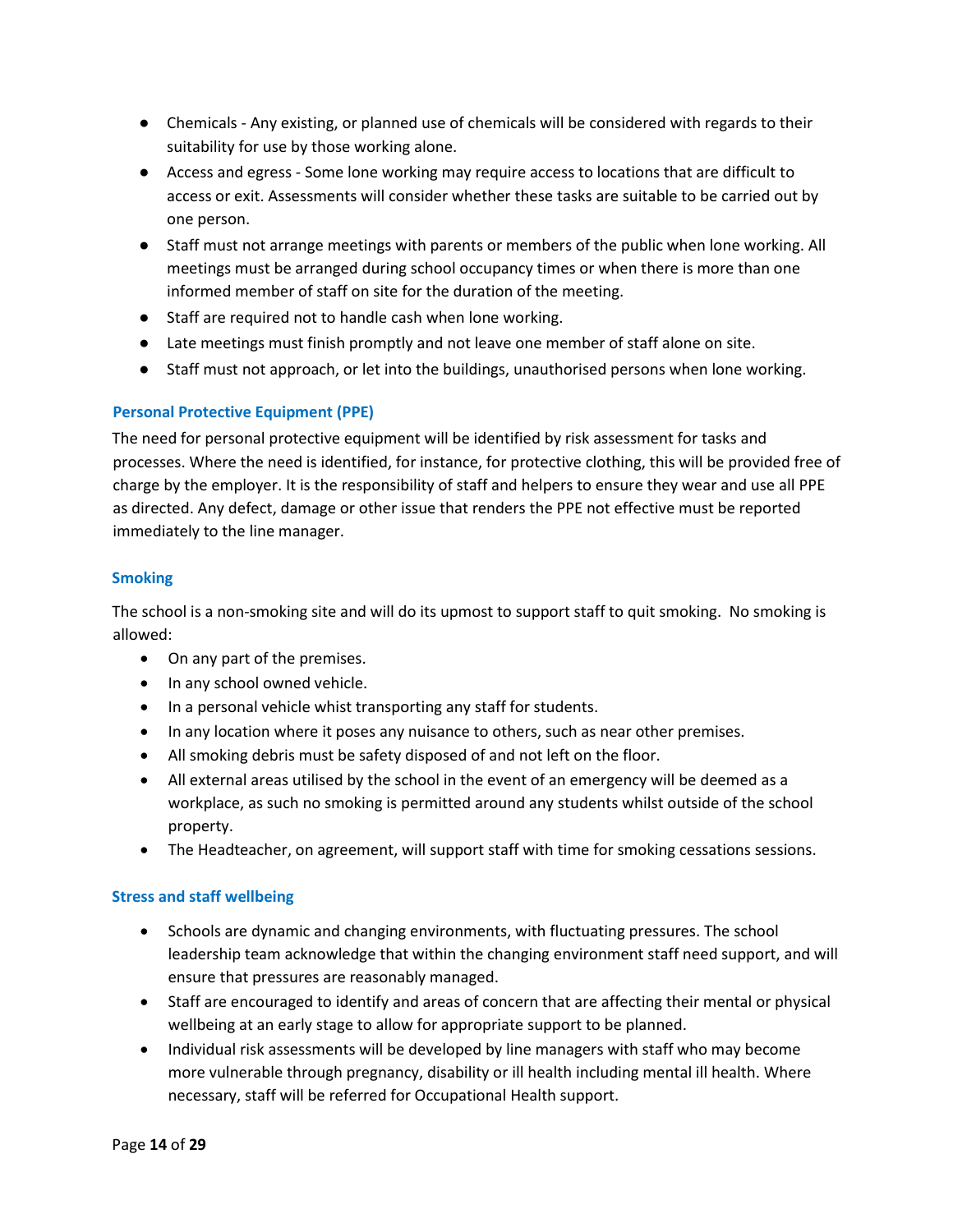- Staff may self-refer to the **Education Support Partnership helpline** <https://www.educationsupport.org.uk/> These self-referrals are strictly confidential and managers will not be notified or receive reports.
- The school will undertake a risk assessment in line with the HSE's Stress Management Standards, and will ensure that it has in place procedures for managing work load and competence.

#### <span id="page-14-0"></span>**Training and Development**

- New staff will receive a health and safety induction which will be recorded. The training will cover all critical aspects of safety on site, including;
	- o Responsibilities for safety
	- o Fire safety arrangements
	- o Reporting incidents
	- o Safety handling and lifting
	- o Working at height
	- o Reporting safety concerns
	- o Policy induction
	- o Asbestos management
	- o Safeguarding
	- o Security and lockdown
- The school has access to a range of e-Learning courses to fulfil part of the induction requirement. New starters will be provided with log in details to enable them to complete their assigned e-learning courses.
- The school will maintain a training matrix, establishing minimum levels of training based on job role type. All staff at induction and through their appraisal will be expected to provide evidence that all necessary training has been undertaken.
- The Headteacher is responsible for ensuring that all staff have undertaken mandatory training identified in the training matrix and by the Trust.
- All staff are responsible for ensuring that where training is provided, that it is undertaken and the principles adhered to.

#### <span id="page-14-1"></span>**Display Screen Equipment and Home Working**

Staff who are regular users of computers, tablets, laptops etc (continuous use for more than an hour a day or as a habitual part of their job) are required to undertake an online e-Learning training course and self-assessment. Where staff are required to undertake work from home, on a regular or semi-regular basis, a Home Worker Self-Assessment will be required.

The school will have a nominated DSE lead, who will review all completed assessments and follow up on any defect, issue or support request arising from the self-evaluation. All staff must inform their line manager should the assessment no longer be valid, and as a minimum reviewed on a two-year rolling basis.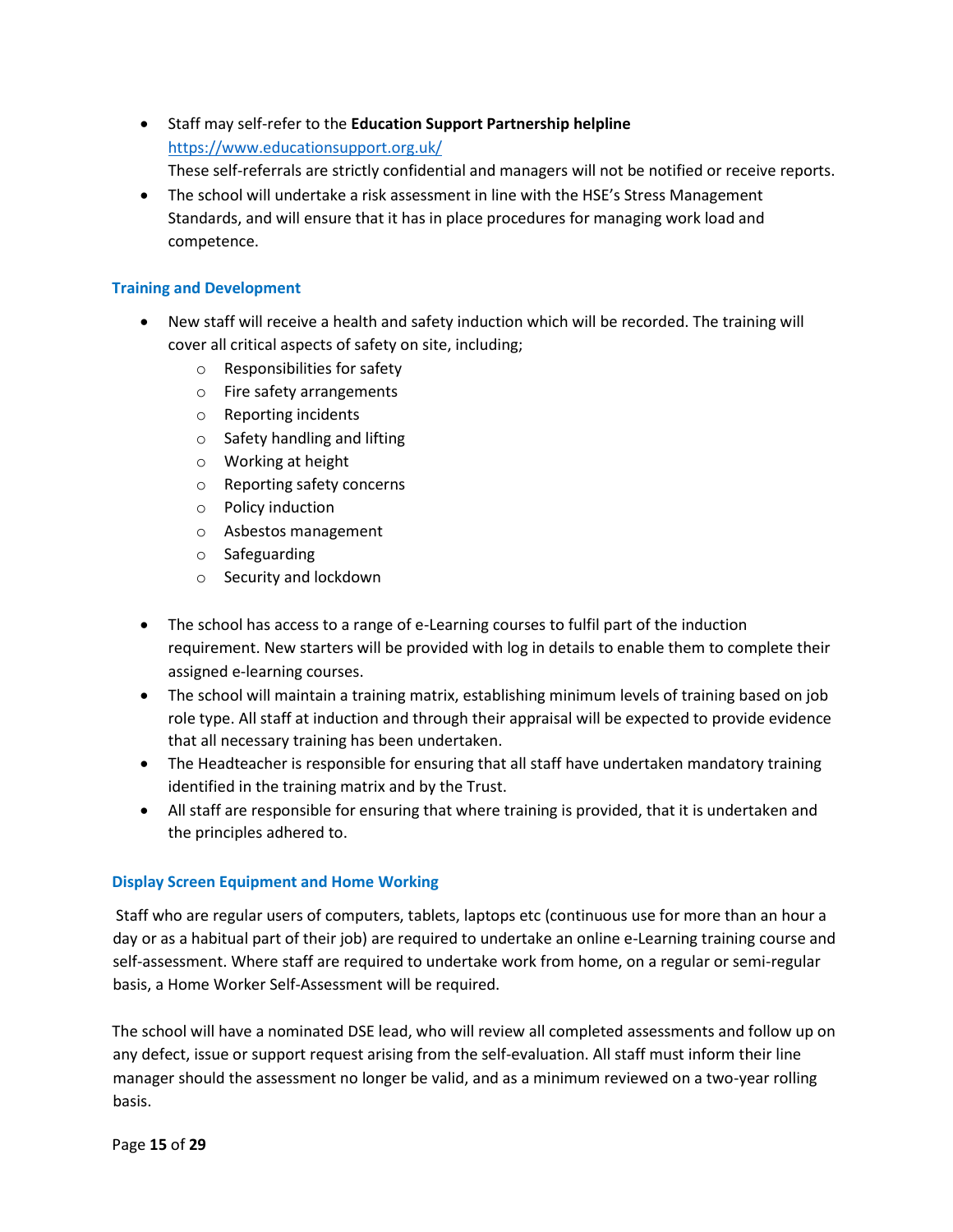Guidance on good ergonomic posture is available to staff and eye tests will be paid for by the school every two years. Where the test results in the need for corrective appliances solely for VDU use the school will contribute to the cost of basic corrective appliances.

Where equipment is identified for the purpose of home working, the school will agree funding on a case by case basis.

Staff who are classified as Home Workers, either on an ad hoc or contracted basis, will be required to complete a Home Workers safety assessment. The DSE Lead or designated line manager will be responsible for reviewing and approving the home worker assessment and will, where identified, rectify any identified issues.

#### <span id="page-15-0"></span>**Sun Safety & Hydration**

To ensure that children and staff are protected from skin damage by the harmful ultra-violet rays in sunlight and maintain a healthy level of hydration we will:

- Educate children throughout the curriculum about the causes of skin cancer and how to protect their skin;
- Encourage children to wear clothes that provide good sun protection;
- Hold outdoor activities in areas of shade whenever possible, and encourage children to use shady areas during breaks, lunch time, sports and trips;
- Sunbathing is strongly discouraged;
- Work towards increasing the provision of adequate shade for everybody;
- Encourage staff and parents to act as good role models by practising sun safety;
- Regularly remind children, staff and parents about sun safety through newsletters, posters, meetings and activities for pupils;
- Invite relevant professionals into school to advise the school on sun safety;
- Request that parents / guardians provide adequate sun protection;
- Where outdoor activities are planned, such as sports events, a dynamic assessment will be taken to ensure that children are not exposed to unreasonable sun exposure;
- Ensure that suitable potable water supply is available to all children and staff;
- Encourage hydration breaks during sport and PE activities.

#### <span id="page-15-1"></span>**Violence & Aggression**

• The school operates a zero tolerance policy to acts of aggression and violence to our staff and pupils. Our staff must feel confident to speak out in the event that they feel they have been treated with disrespect, aggression or have been the subject of a physical assault. It will be the policy of the school to remove any person from site who acts in a way that intimidates others,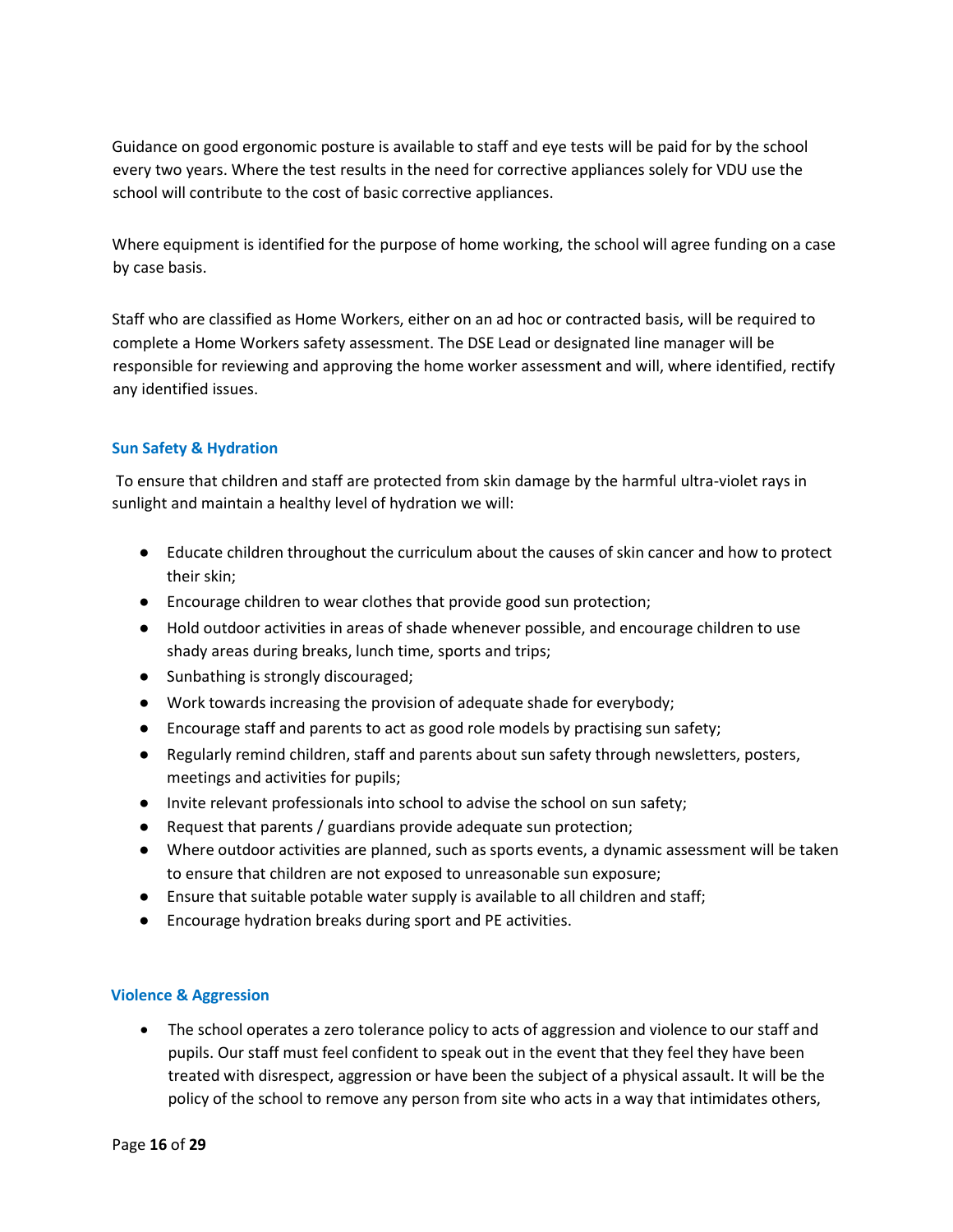and will work closely with our Police Community Support Officer (PSO) to review arrangements for managing violence and aggression to staff.

- In the first instance staff must report any violence / aggression immediate to their line manager or any member of the SLT Group. Once reported, it is the duty of the SLT member to ensure that immediate action is taken to address the nature of the disclosure and, if necessary report to the Headteacher and Deputy Director of Education. The school will ensure that all reports are fully investigated and all staff fully consulted on the progress of any investigation.
- The school will undertake regular risk assessments of the risk of violence and aggression to staff.
- The school reserves the right to refuse entry to its grounds, any person known to engage in acts of aggressive behaviour or having history of violence towards staff members.
- The school, where required, may take a court order to prevent the entry of any person where the court and Headteacher believe there are grounds to do so.
- The school will have in place robust procedures to address internal acts of bullying and harassment and will take action against those are believed to participate in any act that victimises any staff, parents or students.
- To minimise the risk of violence, no staff may be permitted to lone work without prior agreement (see lone working section).
- No cash handling will be undertaken by staff without a risk assessment having been undertaken.
- All visitors, including parents, must report to reception on their arrival and must not be permitted entry until a staff representative has confirmed their visit.
- All acts of violence and aggression must be reported on the Trust's online risk management system.

#### <span id="page-16-0"></span>**Premises**

#### <span id="page-16-1"></span>**Asbestos**

The school is of post year 2000 construction, and there are no known asbestos items contained within the school grounds. However, all works likely to disturb the building fabric must be suitable managed and risk assessments undertaken.

All asbestos incidents will be reported immediately to the Trust's Estates Team and full investigation undertaken.

The school will maintain on site copies of the Asbestos Management Plan.

#### <span id="page-16-2"></span>**Contractor Management**

Any contractor coming to work on the school site must make arrangements in advance and have a meeting with the Premises Manager or member of the SLT to agree their work arrangements to cause minimum disruption to the school and prompt communication about hazards and risks and how these will be managed.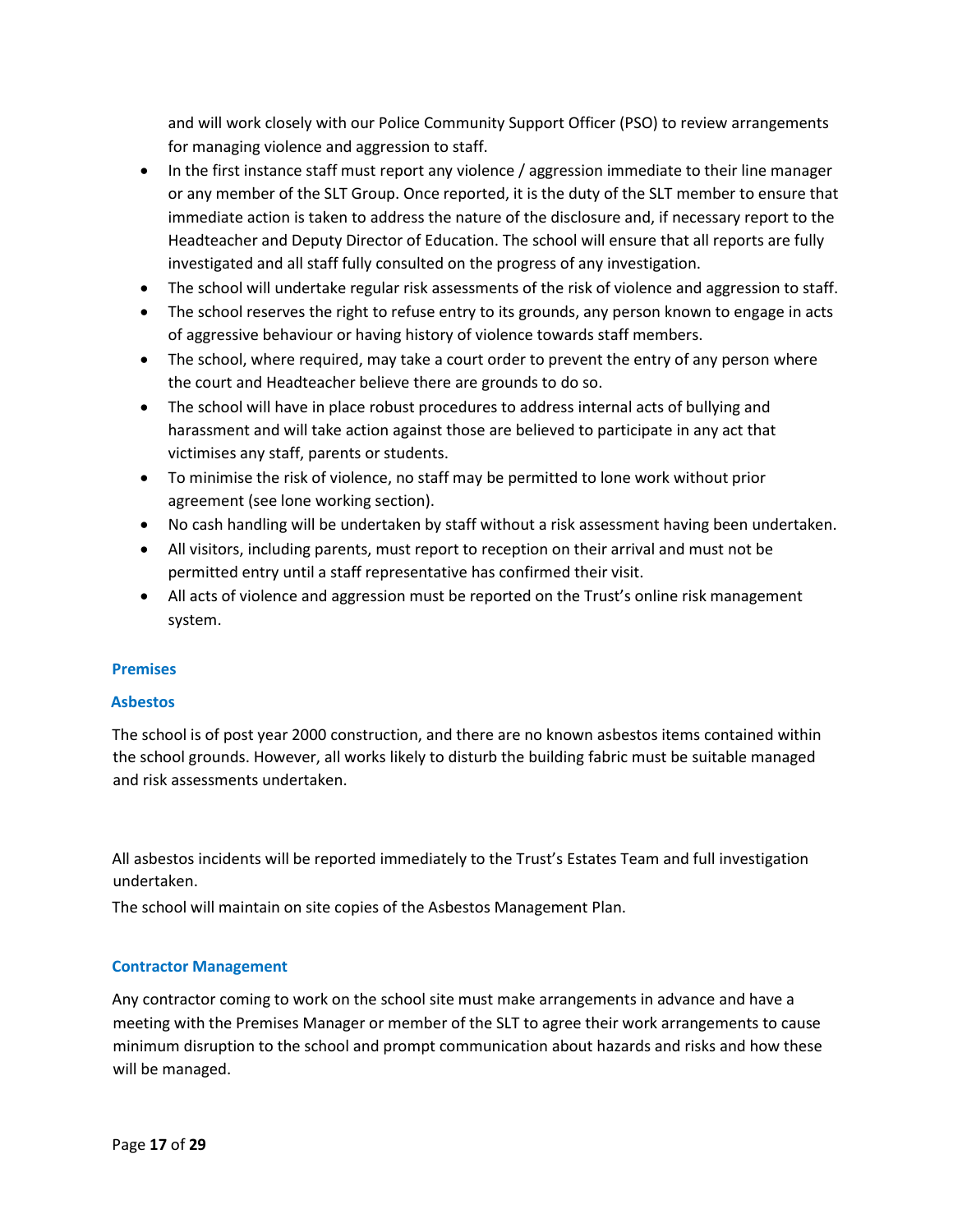Contractor activity will be monitored by the Premises Manager to ensure agreed rules are followed and contractors will be required to sign in and out of site as per the school agreed procedure, including the Asbestos Log Book.

Contractors will take all reasonable steps, including background and criminal record checks, to ensure that their employees and those of Subcontractors are suitable for working within an educational environment. Supervisory measures must be in place to ensure no contact with pupils except where urgent matters prevail of a Health & Safety nature.

REAch2 has set a minimum safeguarding requirement that at least one person who has a current (i.e. no more than 3 years old) Enhanced DBS Check will supervise all individual employees, operatives and Subcontractors during the course of every project. Specifically, these requirements are:

- Wherever possible, Contractors will be restricted to an exclusively "contractor-occupied site" during term-time where their activities are segregated from the remainder of the school population as much as possible **and** they are always to be under the direct, continuous and uninterrupted control of at least one Site Supervisor (who has a current Enhanced DBS check) for the full duration of the works on site.
- A copy of the DBS certificate/s and Site Supervisor's photo ID must be provided to the Client, the School Business Manager and retained within the Construction Phase Plan prior to commencement of work on site.
- The Client reserves the right to question the content of the DBS certificate/s (in particular, aspects relating to positive disclosure) with the Site Supervisor's employer and, furthermore, reserves the right to reject supervisory staff based on the contents of the DBS certificate and / or the outcome of discussions with employers.
- All site operatives must be in possession of and wear their company photo ID at all times when on site.
- Operatives must always "sign in" at Reception first, wear their visitors badge at all times while on the premises and sign out at the end of their shift. Operatives may also be required to sign in / out elsewhere on the premises but Contractors will be advised of this at the time.
- Where necessary, all operatives will be escorted to and from the "contractor-occupied site" by a member of school staff such as the Site Manager / Caretaker.
- Where site segregation is not possible (e.g. for short-term, localised or remote aspects of a project and / or emergency maintenance carried out by one (or a small number of) operatives then they will be supervised by a member of school staff such as the Site Manager / Caretaker / School Business Manager - where necessary, Academy Trust Regional Maintenance Surveyors will practically support this supervisory function.
- The Site Supervisor/s, in possession of a current Enhanced DBS check, will ensure that they are familiar with the Safeguarding Policy & Procedure for the school at which the work is being undertaken - a copy of the Safeguarding Policy & Procedure will be provided at the Project Pre-Start Meeting, acknowledgment of receipt will be recorded in the minutes of that meeting and a copy of the Safeguarding Policy & Procedure will be retained within the Construction Phase Plan.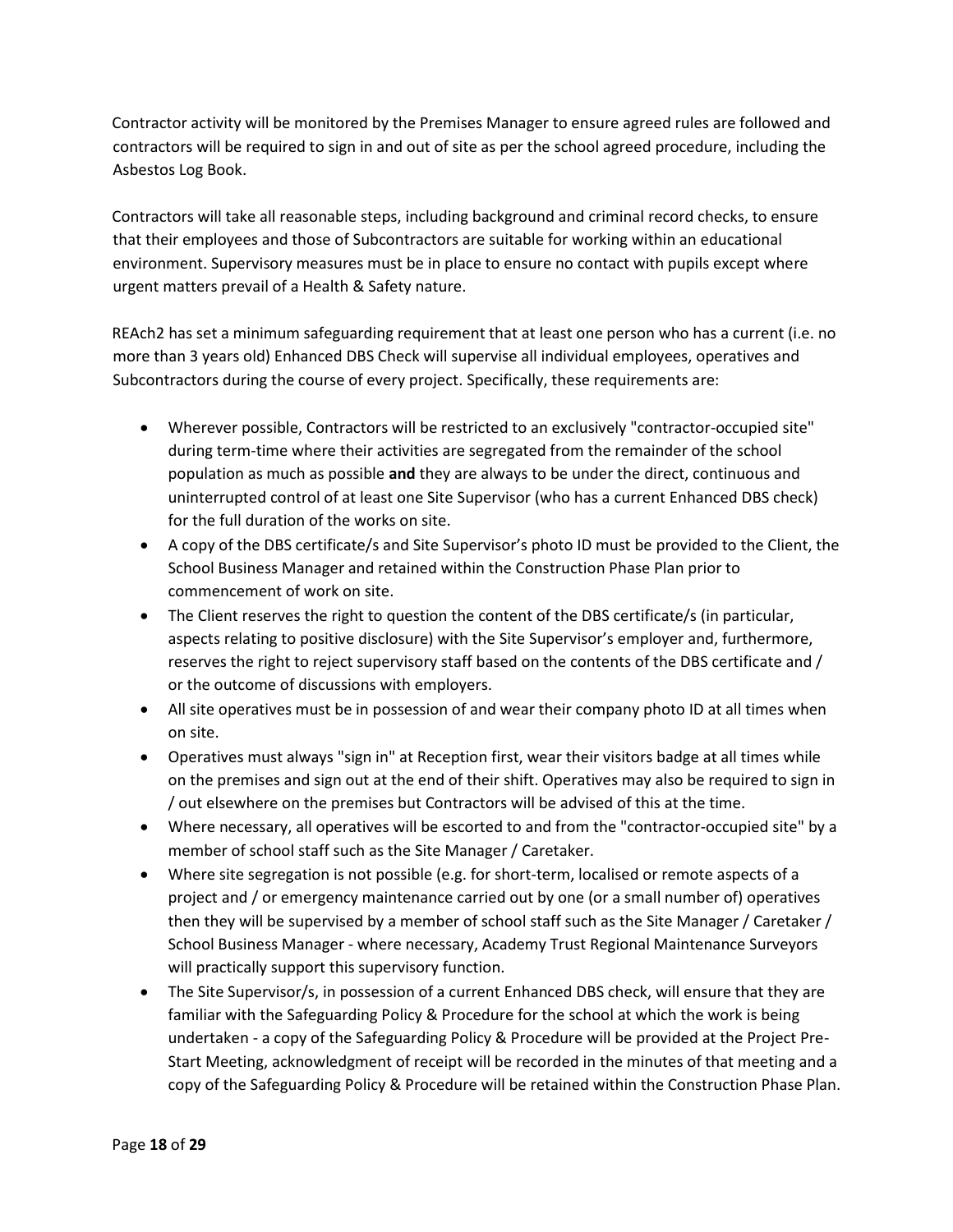- The Site Supervisor/s, in possession of a current Enhanced DBS check, will arrange to meet regularly (at least weekly) with the School's Head Teacher in order to review the effectiveness of safeguarding arrangements.
- Particular protocols, as agreed with the Head Teacher, will be recorded within the Construction Phase Plan and will include provision to allow the Head Teacher to raise safeguarding concerns directly and immediately with the Contractor.
- Any identified shortcomings in terms of safeguarding must be immediately and fully addressed to the satisfaction of the Head Teacher and Client - note that this can include the removal of site operatives from the project in the event of shortcomings in safeguarding provision and / or failure to adhere to either agreed protocols and / or the provisions herein.

Contractors will be inducted onto the school site by the Premises Manager. Site inductions will vary depending on the nature of the works, but will as a minimum cover the following aspects:

- Access and egress from the site
- Reporting incidents and near misses
- Asbestos (log book and confirmation of locations)
- Fire safety arrangements
- Site conduct
- Management of waste and chemicals
- Site segregation

All incidents that occur on site must be notified to the school, regardless of who the employer is. The school may request details from the contractor on follow up action to rectify an incident, near miss or failing by the contractor to manage their site risks. Where the REAch2 Estates Team are the contract managers, the school will ensure the Regional Maintenance Surveyor is notified of any incident and corrective action taken.

#### <span id="page-18-0"></span>**Electrical Equipment**

- All staff should undertake a visual check of electrical equipment prior to using it to ensure it is safe. Guidance can be provided by the Premises Manager.
- Staff are prohibited from bringing in electrical appliances into school unless they have permission from the Premises Manager.
- It is the school policy to follow HSE guide INDG236 to set out PAT test frequencies. The school will observe the below for a typical low risk school environment: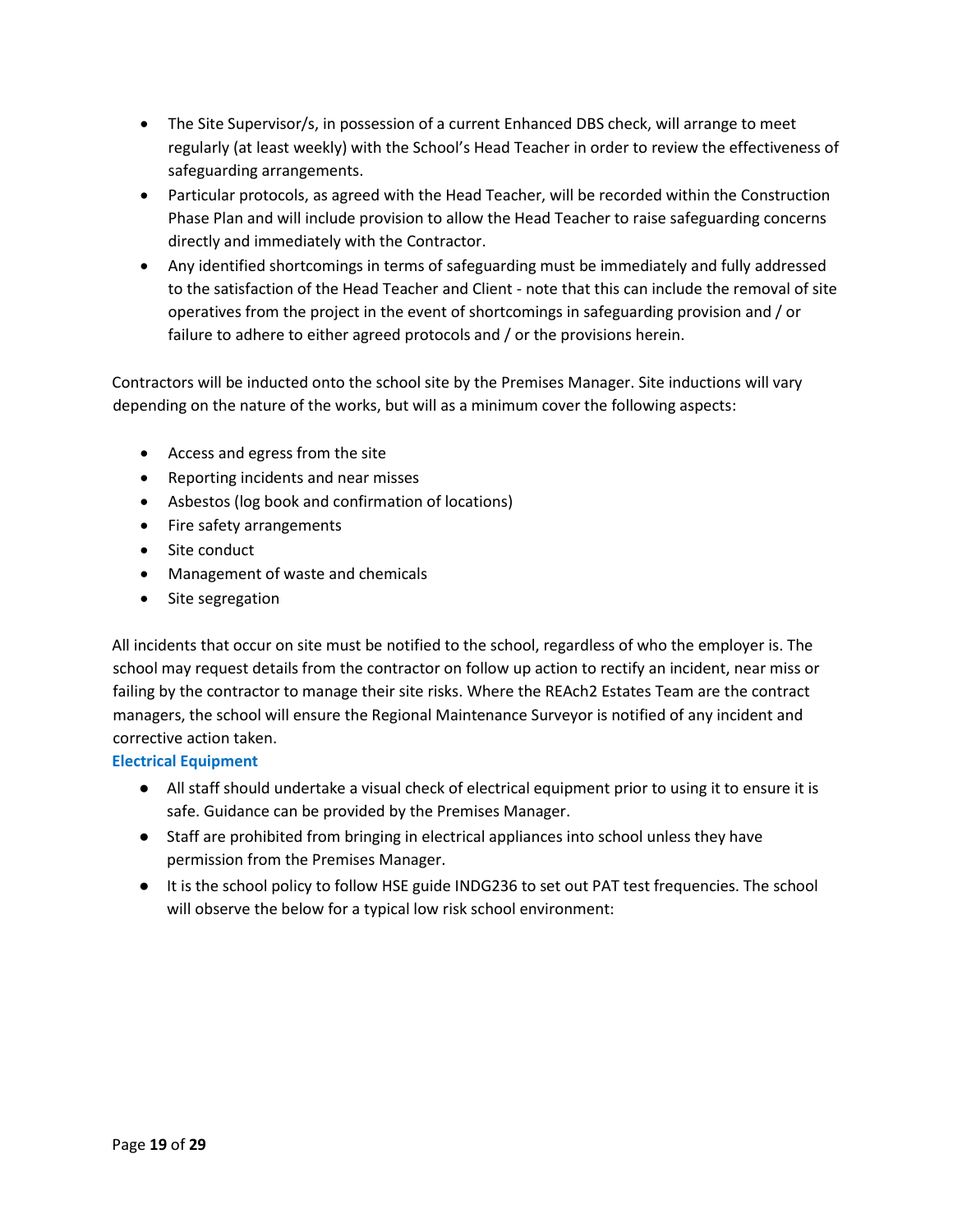| <b>Equipment/environment</b>                                                                                               | <b>User</b><br>checks | <b>Formal visual</b><br><b>inspection</b>                                                   | <b>Combined</b><br>inspection and<br>testing                                  |
|----------------------------------------------------------------------------------------------------------------------------|-----------------------|---------------------------------------------------------------------------------------------|-------------------------------------------------------------------------------|
| Battery-operated: (less than 40<br>volts                                                                                   | <b>No</b>             | <b>No</b>                                                                                   | <b>No</b>                                                                     |
| Extra low voltage: (less than 50)<br>volts AC): Telephone equipment,<br>low-voltage desk-lights                            | <b>No</b>             | No                                                                                          | <b>No</b>                                                                     |
| Desktop computers, VDU<br>screens                                                                                          | <b>No</b>             | Yes, 2-4 years                                                                              | No if double<br>insulated, otherwise<br>up to 5 years                         |
| Photocopiers, fax machines: Not<br>hand-held. Rarely moved                                                                 | N <sub>0</sub>        | Yes, 2-4 years                                                                              | No if double<br>insulated, otherwise<br>up to 5 years                         |
| Double insulated $\Box$ (Class II)<br>equipment: Not hand-held.<br>Moved occasionally, eg fans,<br>table lamps             | <b>No</b>             | Yes, 2-4 years                                                                              | <b>No</b>                                                                     |
| Double insulated $\Box$ (Class II)<br>equipment: Hand-held, eg some<br>floor cleaners, some kitchen<br>equipment           | Yes                   | Yes, 6 months $-$<br>1 year                                                                 | <b>No</b>                                                                     |
| Earthed equipment (Class I):<br>Electric kettles, some floor<br>cleaners, some kitchen<br>equipment and irons              | Yes                   | Yes, $6$ months $-$<br>1 year                                                               | Yes, 1-2 years                                                                |
| Cables (leads and plugs)<br>connected to the above) and<br>mains voltage extension leads<br>and battery-charging equipment | Yes                   | Yes, 6 months $-$<br>4 years depending<br>on the type of<br>equipment it is<br>connected to | Yes, 1-5 years<br>depending on the<br>type of equipment it<br>is connected to |

- The hard wiring of the building will be inspected and tested every five years.
- Any unsafe equipment must be taken out of use and repaired or disposed of.
- Pupils using electrical equipment should be supervised.
- Only qualified and competent persons may be permitted to work on any electrical equipment of supply i.e. NICEIC.

#### <span id="page-19-0"></span>**Fire Precautions**

The school will ensure it fully meets the requirements of the Regulatory Reform (Fire Safety) Order 2005, and will ensure that:

● A full and comprehensive fire risk assessment is conducted for the school by a competent person.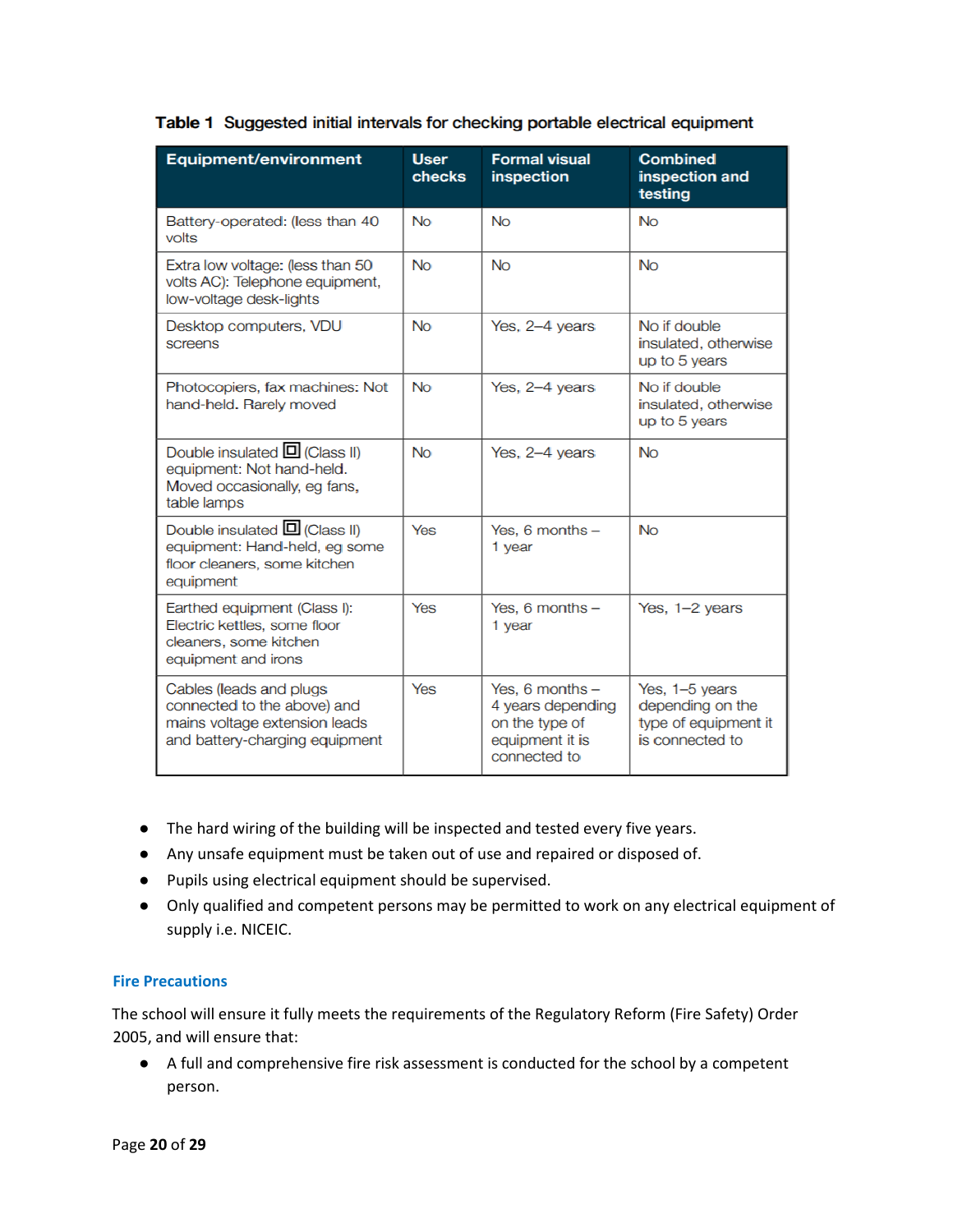- The Headteacher will ensure that all actions arising from the FRA are reviewed and undertaken within the specified time.
- Where actions require funding or specific expertise, full consultation will be given to REAch2 Estates team and the lead Regional Maintenance Surveyor.
- The Fire Risk Assessment will be reviewed at least annually or following any fire incident.
- All staff regardless of their role will be provided a fire safety induction, including the location of exits, actions to be taken the event of discovering a fire and where necessary firefighting.
- Life safety comes first; staff must never endanger themselves and must ensure as a priority the safety of students.
- The Site Manager is responsible for weekly and monthly tests of emergency lighting and the fire alarm system.
- The SLT to organise termly fire drills and provide feedback from these drills.
- Fire action notices are posted in each room identifying the fire evacuation procedure.
- The school will ensure that a suitable number of fire marshals are appointed, details of which will be posted to the rear of class doors and within the staff room.

#### <span id="page-20-0"></span>**Outdoor Play Equipment**

- The school has a number of external play apparatus. To ensure their safety, it is our policy that all external equipment is provided a full RPII accredited annual inspection. The Premises Manager will have the responsibility for overseeing that all checks are completed and for the undertaking of weekly visual inspections on all play equipment.
- All staff are to report damage and defects immediately and to take all reasonable steps to prevent dangerous equipment from being used.
- The school will ensure that playground and supervision risk assessments are completed, and communicated to relevant staff.

#### <span id="page-20-1"></span>**Hazardous Substances (COSHH)**

- The school will procure where possible non-hazardous cleaning substances and other chemicals, e.g. paints. Safety data sheets will be obtained for product and an assessment made to ensure that substances are stored, used and disposed of safely.
- Substances MUST not be decanted into other containers.
- All cleaning and other hazardous products must be stored in locked areas, with any flammable substances in flammable containers.
- The Premises Manager is responsible for carrying out COSHH assessments and training will be provided to them.
- Protective clothing is provided where required by assessments or in accordance with Safety Data sheet information.
- Staff are reminded not to bring any substances or preparation into the school without prior consent.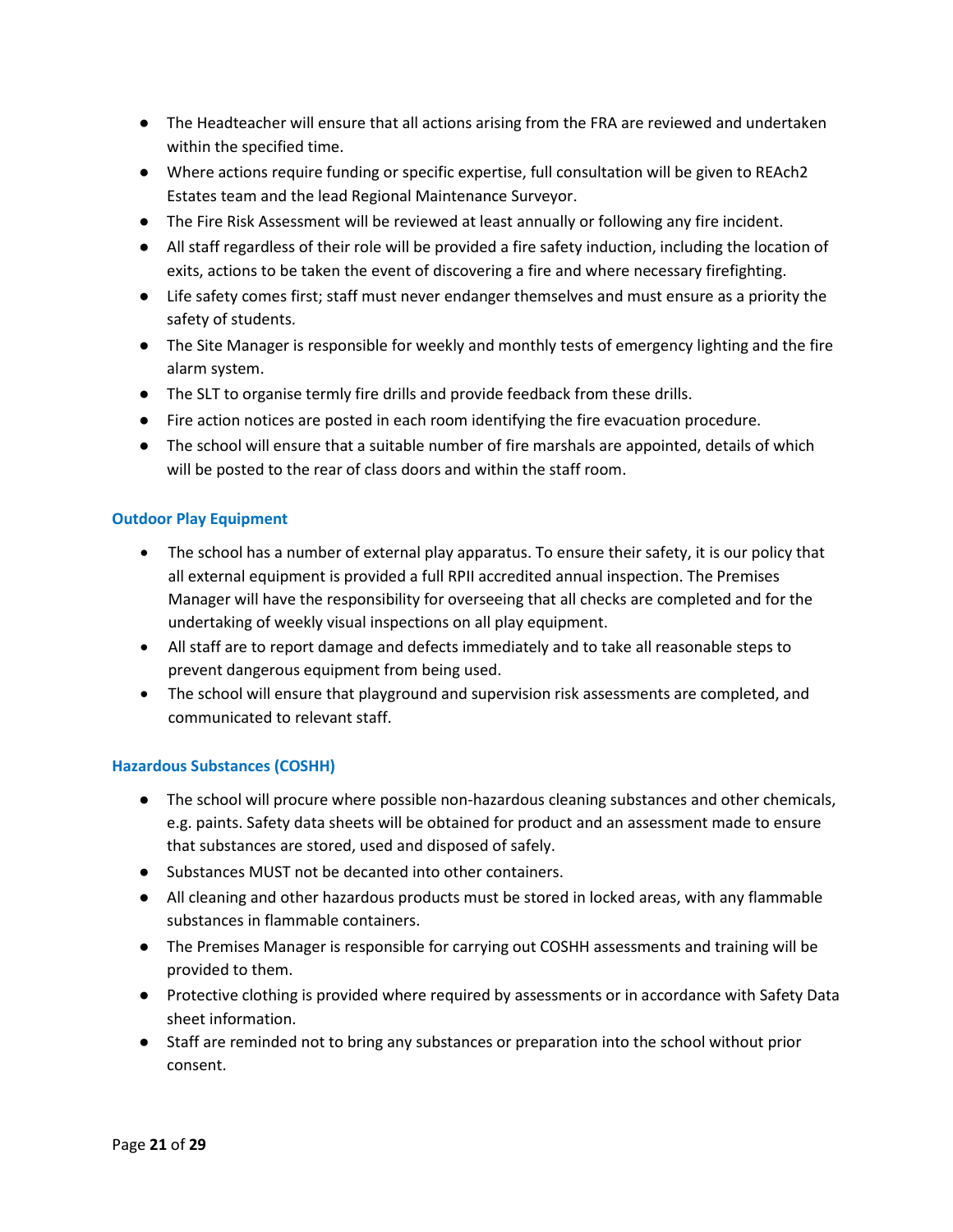#### <span id="page-21-0"></span>**Housekeeping, Cleaning & Waste Disposal**

- The school employs cleaning staff in the morning and evening who may respond to spillages etc.
- In the event that no support staff are available staff are responsible for making safe any spillage. Cleaning supplies are kept in cleaning cupboards and warning signs must be placed to identify slippery floors.
- Rubbish is cleared on a daily basis and stored securely in a compound until it is collected.
- Arrangements are in place for the disposal of clinical and other hazardous waste.
- The school will provide facilities to recycle waste.
- All staff are reminded to clean away food stuff after all meals and not to leave food waste where it may attract vermin.

#### <span id="page-21-1"></span>**Lettings/shared use of premises**

- The school has agreement to hire the below areas to external hirers only:
	- 1. Main school Hall
	- 2. Art / Drama Room
	- 3. Unoccupied Classrooms
- The school will only let the named areas for commercial and community purposes so long as hirers submit a copy of any risk assessments for activities to be carried out in the school building and the school is confident that these pose no risk to the building.
- Hirers will be notified of their health and safety responsibilities including responsibility for raising the alarm, school security, public entertainment licenses etc.
- All hirers are responsible for ensuring their own insurance is in place for their activities; a copy of the indemnity cover must be provided as part of any hire.
- The school reserves the right to cancel any event in line with the booking terms.
- Hirers will be liable for all damages and costs associated with their hire.

#### <span id="page-21-2"></span>**Property Defect Reporting**

Any minor defects or building concerns should be reported to the Premises Manager and recorded in defects book for remedial action. This is found in the Main Office. Otherwise, staff who are set up to use the online reporting system can raise a helpdesk ticket.

Where a major issue is identified, or the defect presents an imminent risk to the safety of building occupants, the school will take all necessary measures to cordon and make the area safe. The school will notify the Estates Team and Regional Maintenance Surveyor.

Staff must take steps to warn others of any immediate hazards, for example by placing warning signs which can be found in the cleaners' store.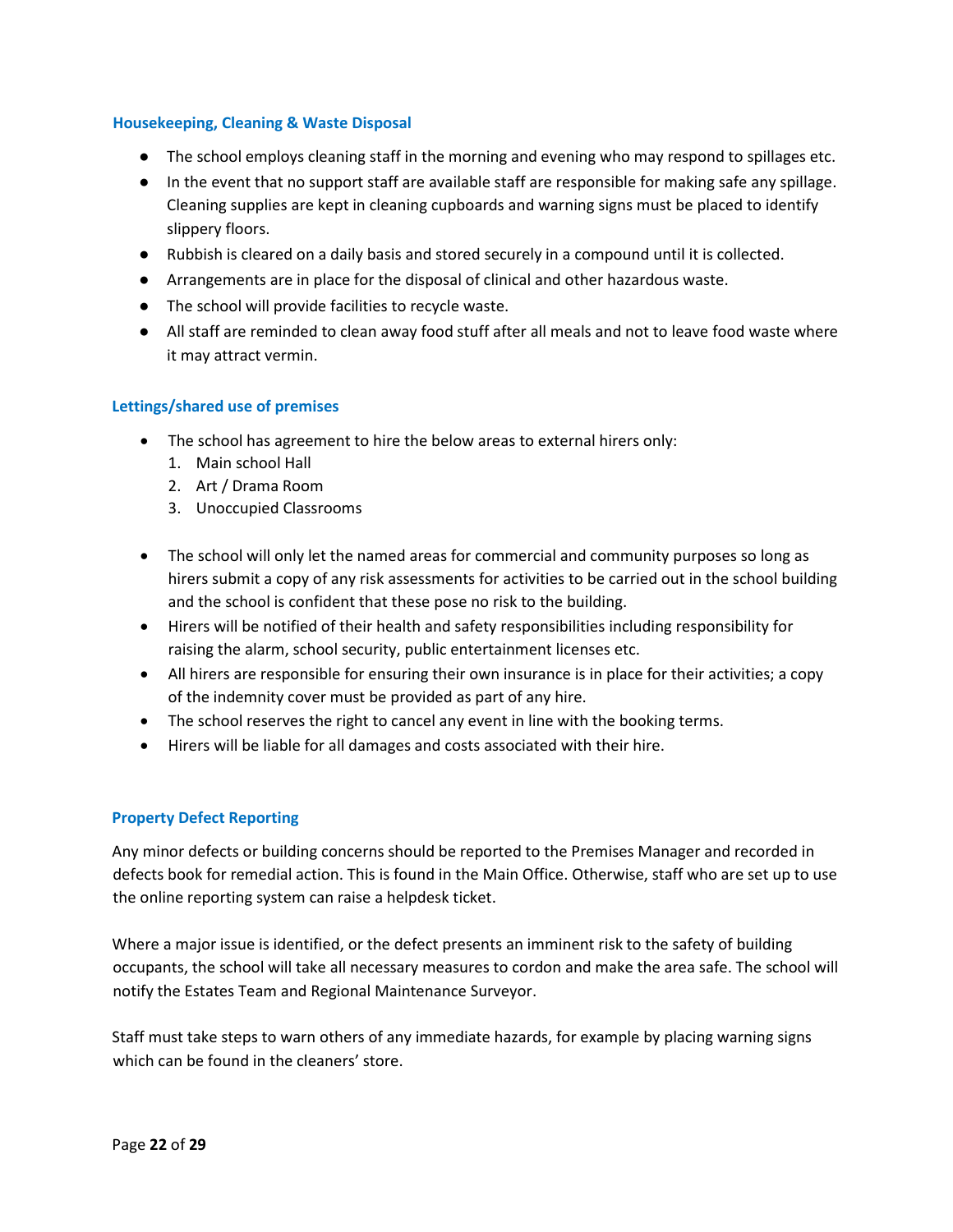#### <span id="page-22-0"></span>**Snow and Ice**

The school will prepare a gritting plan, identifying all key priority access and egress routes. All staff are advised to familiarise themselves with safe access routes. Where severe weather warnings are issued, the school leadership team, on approval of the Headteacher will close the school. External activities, such as play and PE will be dynamically assessed; if severe weather presents a risk the school will opt to run indoor play to reduce the risk to staff and pupils.

#### <span id="page-22-1"></span>**Vehicles on Site**

- Visitors and staff must park their vehicles in the designated car park.
- Vehicle speeds are limited to under 5 miles an hour.
- All delivery drivers and contractors have to report to Reception.
- The school will ensure that large vehicles to site, such as for larger deliveries and construction works, are planned to transit to a safe area and where possible out of hours.
- Children awaiting transport for visits will be accompanied by teachers and escorted onto vehicles.
- Road awareness safety training takes place for pupils.
- **All staff wishing to park on the school premises must register their car with the school, so that ownership can be identified. A designated numbered parking space will be logged against staff names and car registration.**
- Any suspicious vehicle must be reported immediately to the school reception staff, who will clarify ownership or seek further assistance.

#### <span id="page-22-2"></span>**Water Hygiene**

- To ensure the safety of the water supply, the school will ensure that a Legionella risk assessment is undertaken, in alignment to HSE Guide L8. All assessment and corrective works to the water system will be undertaken by a competent person.
- The Premises Manager will be responsible for the day to day management of the water system, and will work with any external appointed contractor to ensure that the necessary checks, cleaning and dosing activities are undertaken, as identified in the Legionella control plan.
- The water system should be regularly tested by an external contractor, and the risk assessment updated regularly by a competent external company.
- Any external contractor working on the water system must record their activities in the water system log book and refer to it before commencing work.

#### <span id="page-22-3"></span>**Preventing Slips & Trips**

Slips and trips are amongst the highest reported incident type. The school will ensure that:

• The Premises Manager is undertaking daily site tours and conducts formal monthly / termly property inspections.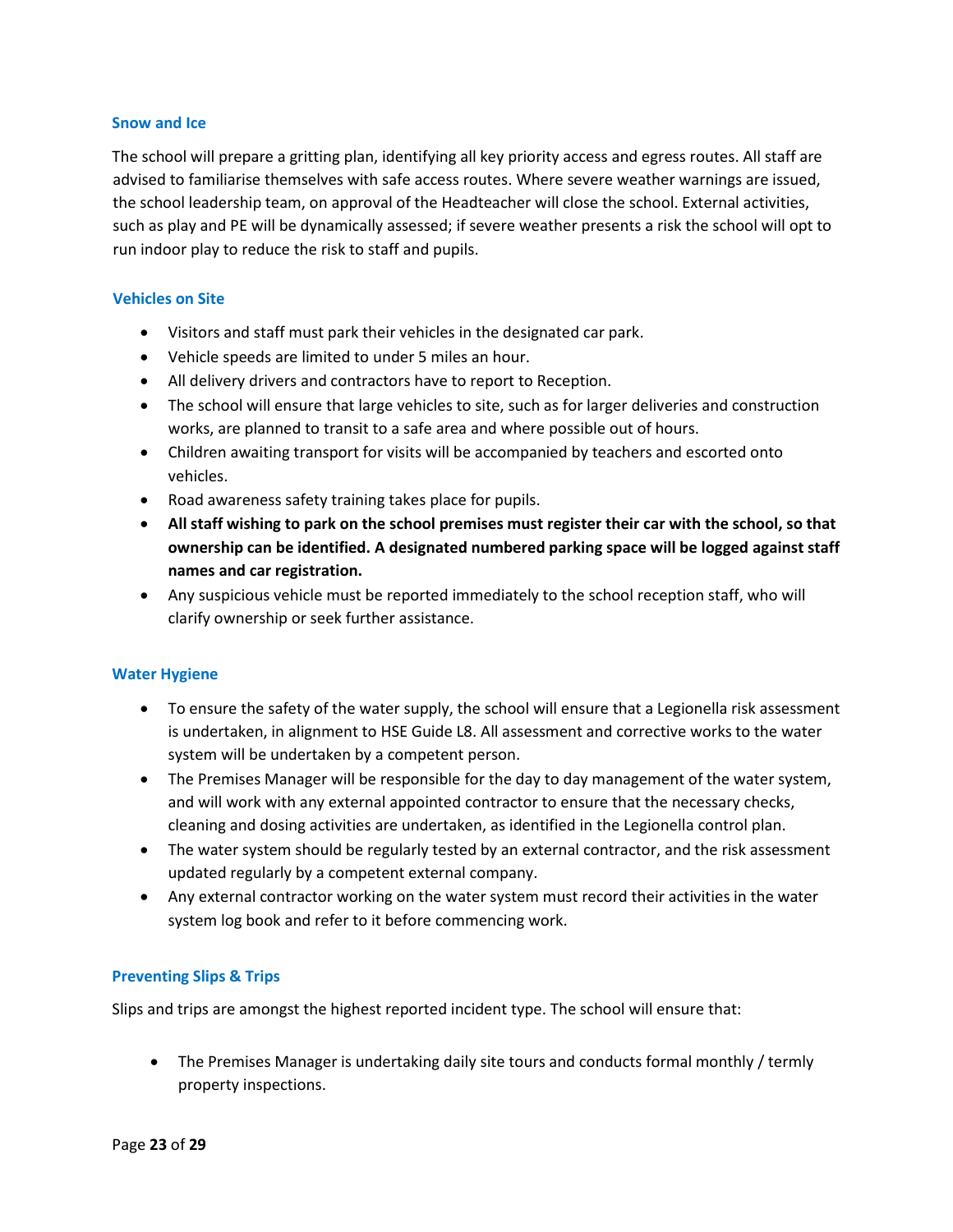- All floor damage will be ideally made safe immediately; however, if not, the Premises Manager will ensure that suitable steps are taken to cordon off or secure areas where trip hazards are identified.
- Areas of changes in level will be suitably lit and marked.
- All staff are reminded to deal with small spillages when they happen and to take action where they see spillages.
- The Premises Manager will support staff with managing larger spillages or ground contamination.
- The school will ensure that wet play activities or those involving potential floor contaminates are planned and risk assessed to prevent or minimise any slip / trip risk.
- Annual building condition surveys will be undertaken by REAch2, and will include floor condition and life span.
- The Regional Maintenance Surveyor working with the school Business Manager will identify a plan of work to address defect as well as advise on potential budgets i.e. SCA / Capital.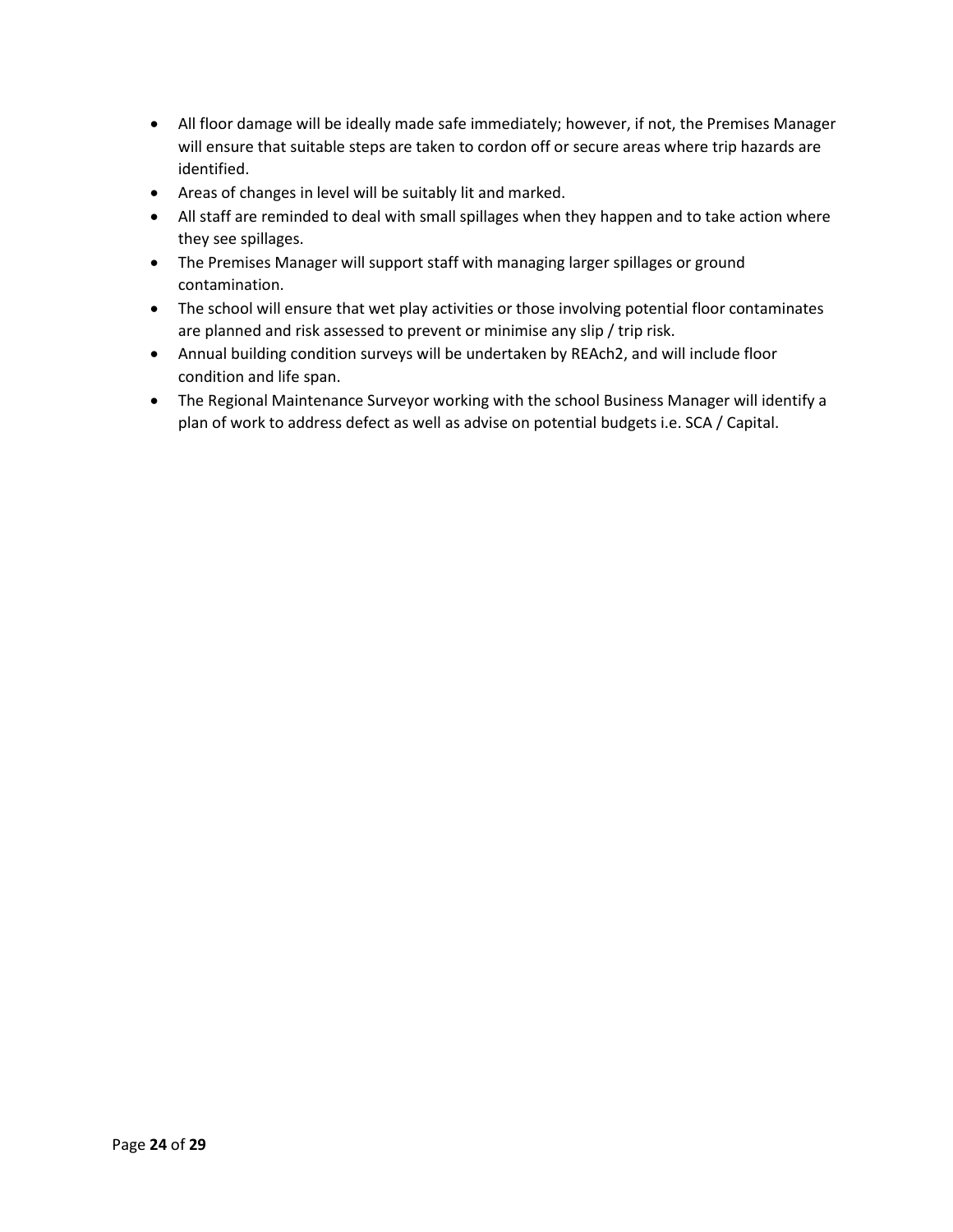#### <span id="page-24-0"></span>**Processes**

#### <span id="page-24-1"></span>**Staff Consultation and Communication**

Health and safety will be included on the agenda for all staff (teaching and non-teaching) meetings to allow staff to raise any concerns and make suggestions for improvements.

All staff will have access to the REAchIn intranet pages, where they will have access to a range of supportive material and consultation documents, including information on safety initiatives and news bulletins.

The school will post relevant safety information within the staff room on the noticeboard. Where a change to work practice is identified, staff and union representatives will be consulted.

Headteachers will have access to a regular Heads Forum, facilitated by REAch2. The forum will provide update information on safety management including trends and actions required from schools.

The Deputy Director of Education will work with schools to discuss and consult on new safety developments, including issues related to new policy and work practice.

#### <span id="page-24-2"></span>**Health & Safety Committee**

To supplement the ongoing staff meetings, the academy will hold a termly Health & Safety Committee meet. This meeting will be hosted by the lead Health & Safety governor representative and will comprise of, as a minimum:

- Headteacher
- SBM
- Assistant Headteacher/s
- Staff representative
- Site Manager

All meeting will be minute and the Business Manager will be responsible for ensuring that all actions are appropriately assigned and actioned. Terms of reference will be provided and reviewed annually by the Local Governing Body.

The Committee will provide oversight of the academy health and safety performance, providing support and guidance to the school to improve safety performance and understanding. The committee will, as part of its operation review:

- Incident reports and trends
- Audit actions
- Inspection logs and defects reports
- Training and staff competency
- School condition reports and estates related actions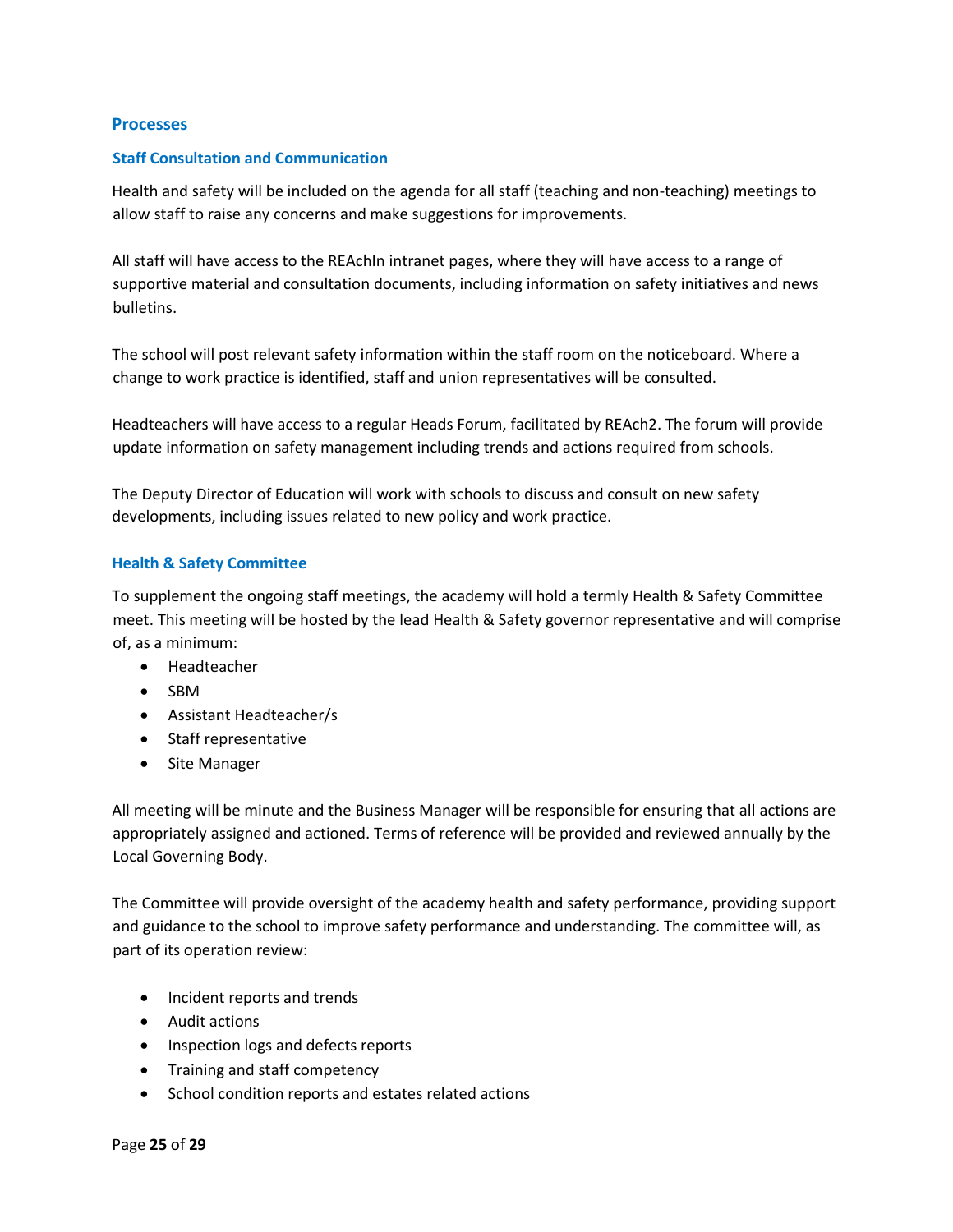- Policy review
- Health & Safety policy review
- Risk assessment matrix review and outstanding actions
- REAch2 Initiatives and reports

#### <span id="page-25-0"></span>**Supervision & DBS Arrangements**

- The DfE requires that recruitment practices in schools and nurseries meet a certain standard of safety. Their recruitment procedures should help deter, identify or reject people who might pose a risk to children. DBS checks are a key part of determining a prospective employee's suitability to work in a school, college or nursey.
- It is the school policy to adhere to all DfE requirements related to DBS checks, and as such will ensure that all staff, governors and those likely to interact with children or work within any school-related activity, will have all necessary enhanced DBS checks. The DBS check will include a check of the children's barred list if the person has been assessed to be working in regulated activity.
- No staff may be permitted to undertake activities within the school until the DBS check has been returned and agreed by a member of the SLT group.
- All staff members will have their DBS check reviewed at three year intervals, or sooner if identified by the LGB or a SLT staff member or where directed by the Deputy Director of Education.
- Those visiting the site who have not been appropriately DBS checks MUST be accompanied on site at all times by a school staff member and at no time left unsupervised whist in the school grounds.
- Pupils will be supervised at all times during the school day in the classroom, at playtime, at lunchtime and during any afterschool activities.
- During out of school activities pupils will be supervised at all times and a risk assessment will be undertaken for all out of school activities to ensure that the appropriate levels of supervision and DBS checks are in place.

#### <span id="page-25-1"></span>**Swimming and Pool Management**

- If teachers accompany children to swimming lessons off-site they must make themselves aware of the normal and emergency operating procedures for the pool being attended.
- The school will risk assess and provide suitable supervision arrangements based on the age, skill and support requirements of the pupils.
- The school, where using an external pool provider, will ensure that on an annual basis relevant copies of public liability cover is provided and stored. In addition, the school will ensure that the provider has at all times competent and qualified lifeguard cover.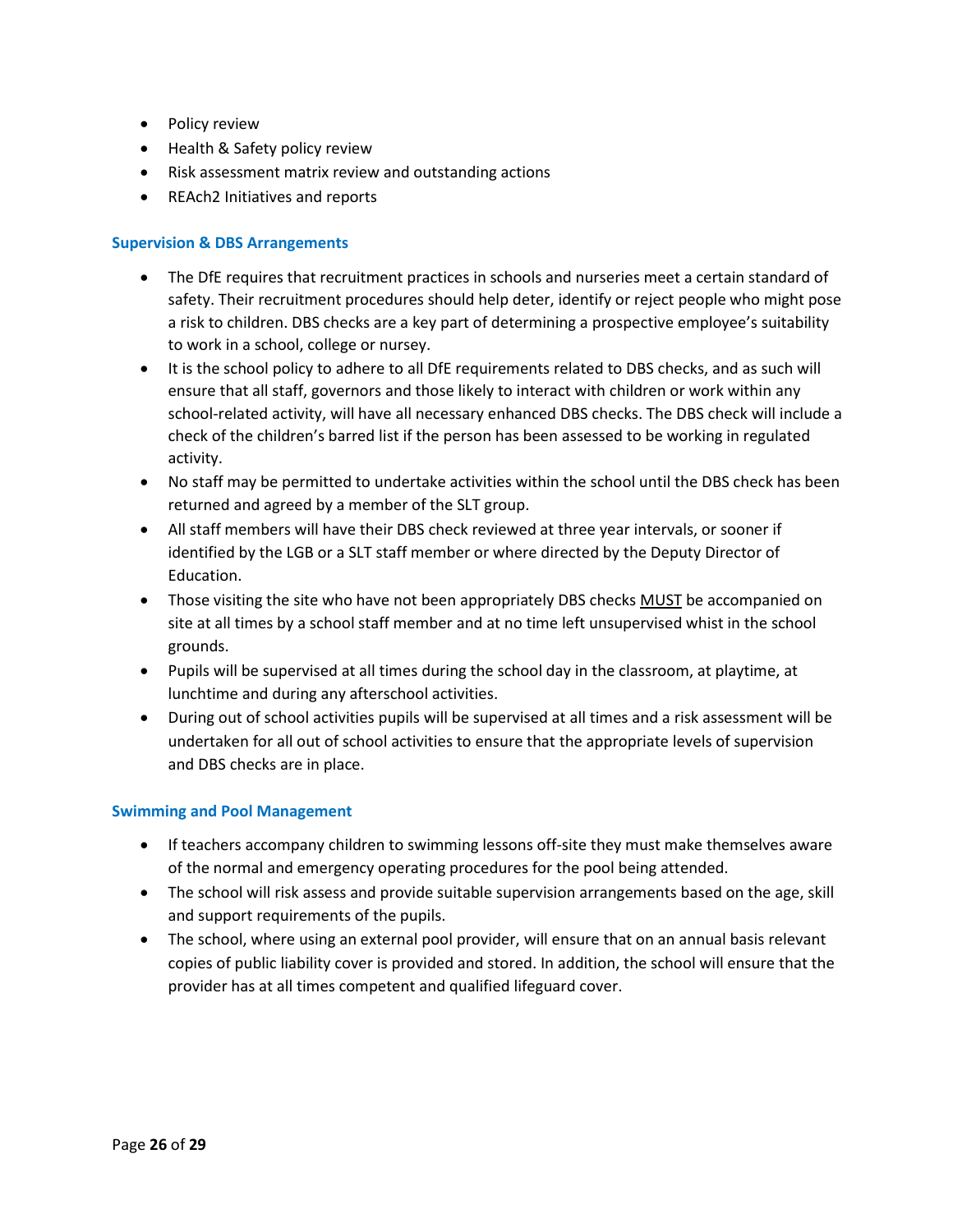#### <span id="page-26-0"></span>**Work Experience and Young Workers**

Where work experience placements are offered to external students, it is the policy of the school that:

- All work experience students will receive a full Health & Safety induction to the school.
- Work will be planned to take into account their limited work experience and knowledge of risks.
- A risk assessment for Young Workers will be undertaken and communicated to relevant staff.
- A DBS will be undertaken for all staff.
- Suitable supervision will be provided at all times.
- Weekly catch up sessions will be held by their line manager.

#### <span id="page-26-1"></span>**Drugs & Medications**

The school will administer medications only after receipt of a written request from the child's parents / legal guardian and accompanied by the GPs / consultants prescription. Staff are not permitted to dispense any other medication (including pain killers).

- Parents are encouraged to request GPs to prescribe medicines which do not require doses during the school day where possible to minimise the need for pupils to receive medication during the day.
- Where necessary staff will receive specialist training to support pupils with medical conditions for example epilepsy, asthma, allergies etc. This training is recorded and the records are held in the medical boxes and medical room.
- Care plans will be drafted in conjunction with parents and appropriate health professionals and shared with staff as appropriate. These will be regularly reviewed to ensure they remain valid.
- All medications and drugs are stored safely in the medical room and accessed when required unless it is appropriate for pupils to carry their own medication (inhalers). Cold storage will be provided as required.
- A written log of all medication administered to pupils in school is kept confidentially in the main school office
- Emergency contact information for each child is held on Arbor and records updated as required.
- The school, may in the event of a critical situation, administer medication to a child without consent of a parent if the First Aider or medical services believe there is imminent life risk.

#### <span id="page-26-2"></span>**Intimate care**

- It is our intent to develop the independence of each child at the school, however we appreciate that some additional care may be required. The school will manage a dedicated Intimate Care Policy, that will be reviewed annually and agreed by the Governing Body.
- Parents have a responsibility to advise the school of any known intimate care needs relating to their child.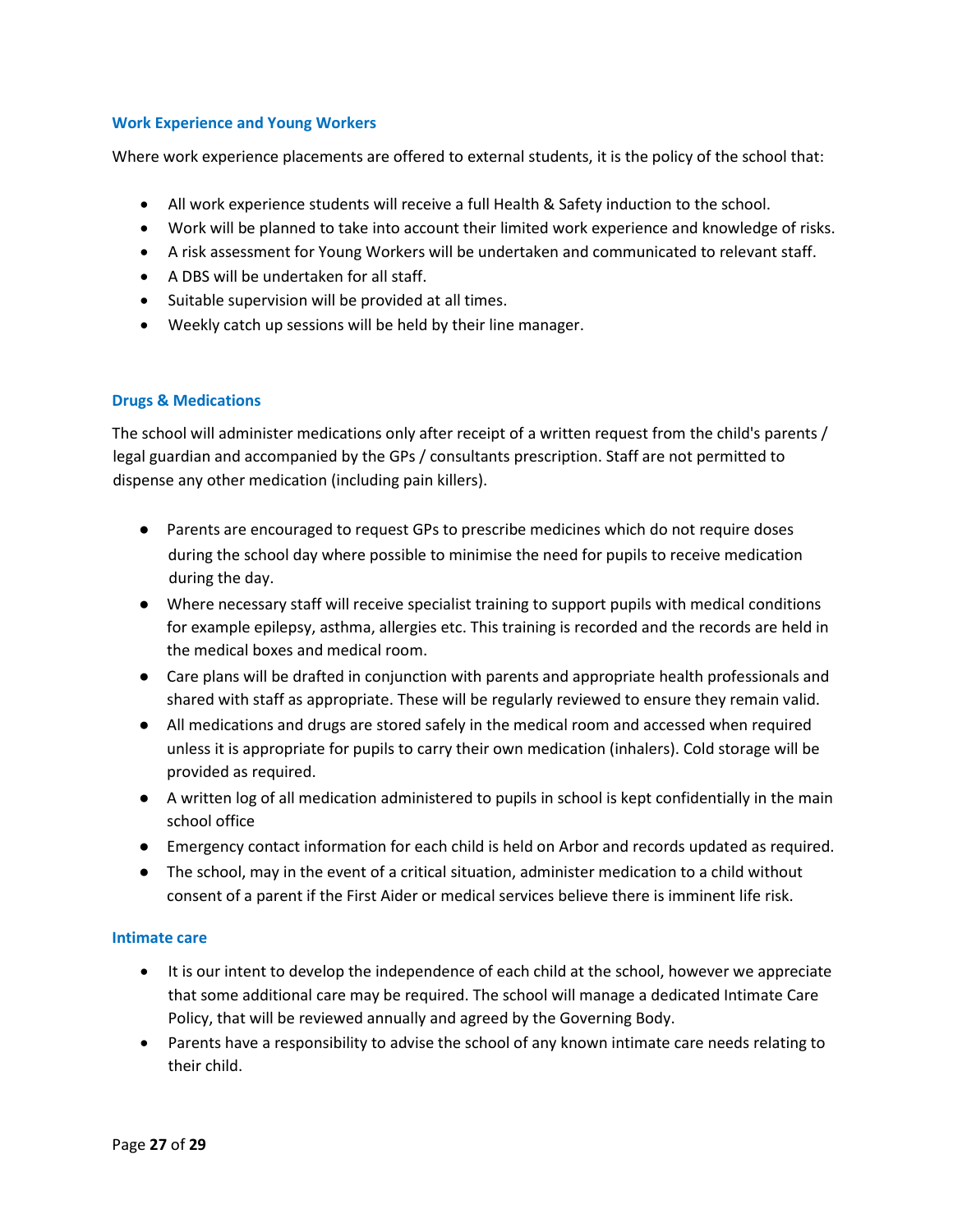- Where the school has been notified of a child requiring intimate care, the school will ensure that an Intimate Care Plan is put in place and agreed by parents / guardians. The plan will detail the extent of the school's responsibilities and activities to be undertaken. Once agreed the plan will be subject to a 6 monthly review. It is the responsibility of parents to inform the school of any change that may impact of the validity of the plan.
- **Only in an emergency would staff undertake any aspect of intimate care that has not been agreed by the parents. This act of intimate care would be reported to the dedicated safeguarding lead and parents at the earliest possible time following the event.**

#### <span id="page-27-0"></span>**Health and Safety Advice**

The school is part of the REAch2 Academy Trust, and has access to advice and guidance via fellow schools, Deputy Director of Education and where required the Head of Health, Safety & Wellbeing, who will be as a minimum a Chartered Health & Safety Practitioner. The Trust will maintain a dedicated support service for schools on matters related to health and safety management; contact will be via the [HS@reach2.org](mailto:HS@reach2.org) email address. In the first instance all general enquiries will be directed to the School Business Manager.

#### <span id="page-27-1"></span>**Risk Assessments**

The Academy has a clear policy on risk assessment, and has set our clear responsibilities and expectations for the management of risk. Risk assessments will be undertaken on all activities and processes that may cause harm, including issues related to premises and curriculum safety.

The Senior Management Team are responsible for identifying risks to pupils, premises and employees and are responsible for the development of written risk assessments with the staff concerned for significant risks or where legislation dictates.

Relevant risk assessments will be discussed with staff during induction and staff are expected to follow those control measures identified to keep themselves, pupils and premises safe.

Risk assessments will be undertaken using the Trust's online risk management system (Parago). The school will ensure that there are sufficient number of trained staff at the school to both undertake and cascade instructions to relevant staff.

Risk assessments will be subject to review on a risk level basis. Typically risk assessments will be reviewed between 12 months and 36 months depending on their risk. In addition, risk assessments will be reviewed on an incident, change in work process, new staff, new guidance or changes in legislation or where we believe the risk assessment to be no longer valid.

Individual risk assessments will be developed by line managers with staff who may become more vulnerable through age, pregnancy, disability or ill health.